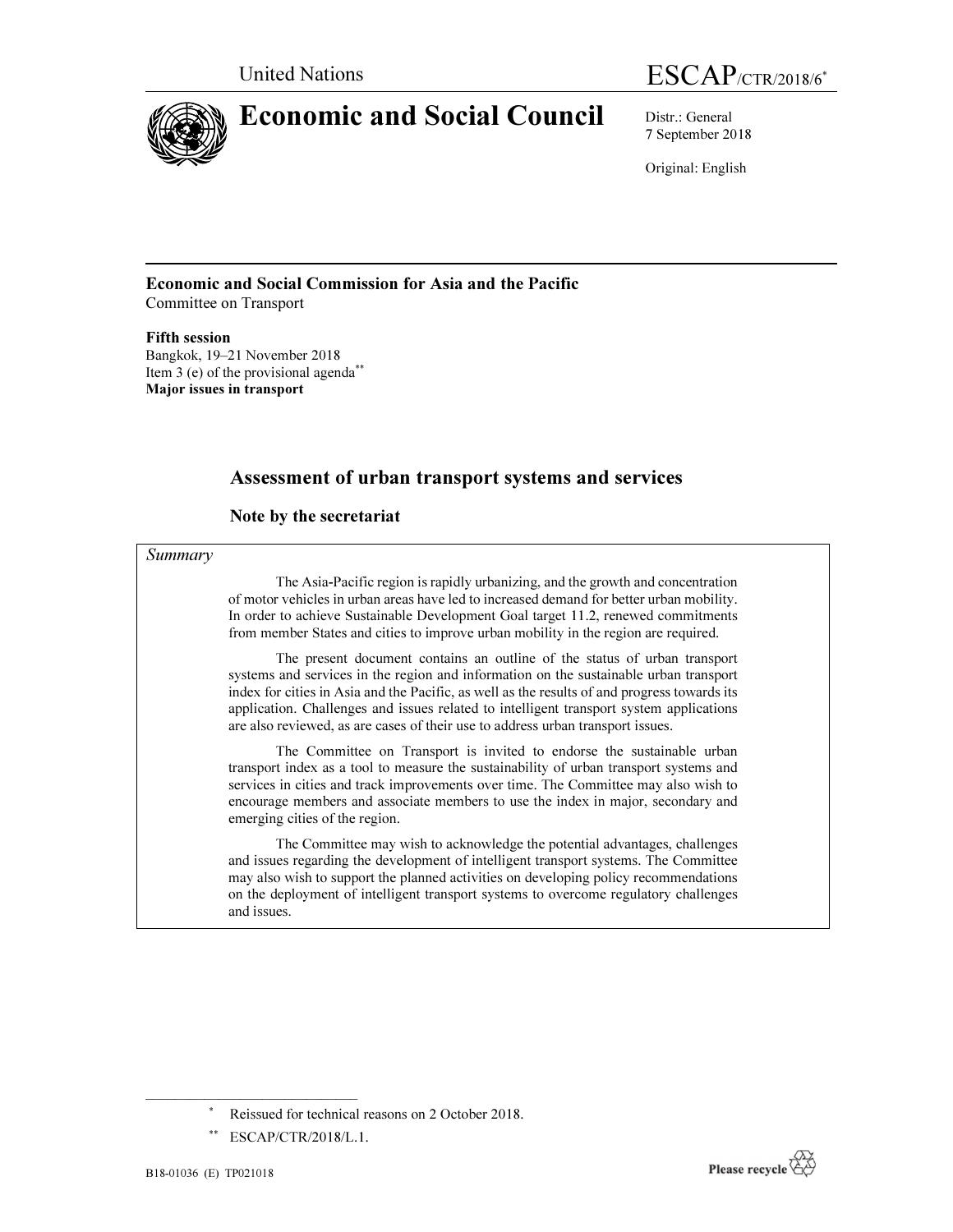# I. Introduction

1. The Asia-Pacific region has witnessed rapid population growth and urbanization. In 2016, half of the world's 4 billion urban dwellers lived in the region, and today 19 of the world's 31 megacities are in the region. According to recent projections, by 2030 urban population in the region will reach 2.7 billion (56 per cent of total population), and by 2050 this number will reach 3.2 billion (63 per cent urban share).<sup>1</sup>

2. Urban centres play an important role as transport hubs. Dealing with transport issues in urban areas is complex due to various operating modes, diverse travel patterns and the magnitude of traffic volumes.

3. Efforts to address urban traffic issues have traditionally focused on providing more facilities and services to vehicle users. Given that cities are transport points for the movement of both humans and freight, urban transport systems and services are intricately linked to urban forms and spatial structures. Traditional approaches to traffic management could be revisited with a new urban mobility paradigm resulting from evolving urban transport modes and smart technologies, including intelligent transport systems.

4. The New Urban Agenda<sup>2</sup> emphasized the urgent need to tackle urban transport challenges. In the annex to the Ministerial Declaration on Sustainable Transport Connectivity in Asia and the Pacific,<sup>3</sup> endorsed by the Economic and Social Commission for Asia and the Pacific (ESCAP) in its resolution 73/4, it was acknowledged that the major urban transport challenges member States and cities in the region faced included extending coverage, managing congestion, reducing emissions and air pollution, enhancing safety and ensuring affordability. Also recognized was the role of new technologies in increasing the efficiency, safety and effectiveness of transport systems.

5. The present document contains information on the status of urban transport systems and services in the region and on the sustainable urban transport index for cities in Asia and the Pacific, as well as the results of and progress towards its application. Challenges and issues related to intelligent transport systems applications are also reviewed, as are cases of their use to improve the operational efficiency of urban transport systems in region.

# II. Current status of urban mobility

### A. Urban traffic issues and opportunities

6. The Asia-Pacific region has witnessed rapid motorization. Most countries showed growth in the motorization rate (number of vehicles per 1,000 inhabitants) from 2014 to 2015. The rate in highly motorized countries, such as Australia, Japan, New Zealand and the Republic of Korea increased from 402–796 in 2014 to 417–819 in 2015, and the rate in less motorized countries, such as India, Pakistan, the Philippines and Viet Nam, increased from 20–36 in 2014 to 22–38 in 2015.<sup>4</sup>

<sup>1</sup>*Statistical Yearbook for Asia and the Pacific 2016: SDG Baseline Report* (United Nations publication, Sales No. E.17.II.F.1).

<sup>2</sup> General Assembly resolution 71/256, annex.

<sup>3</sup> E/ESCAP/73/15/Add.1.

<sup>4</sup> International Organization of Motor Vehicle Manufacturers, "Vehicles in use", 2015.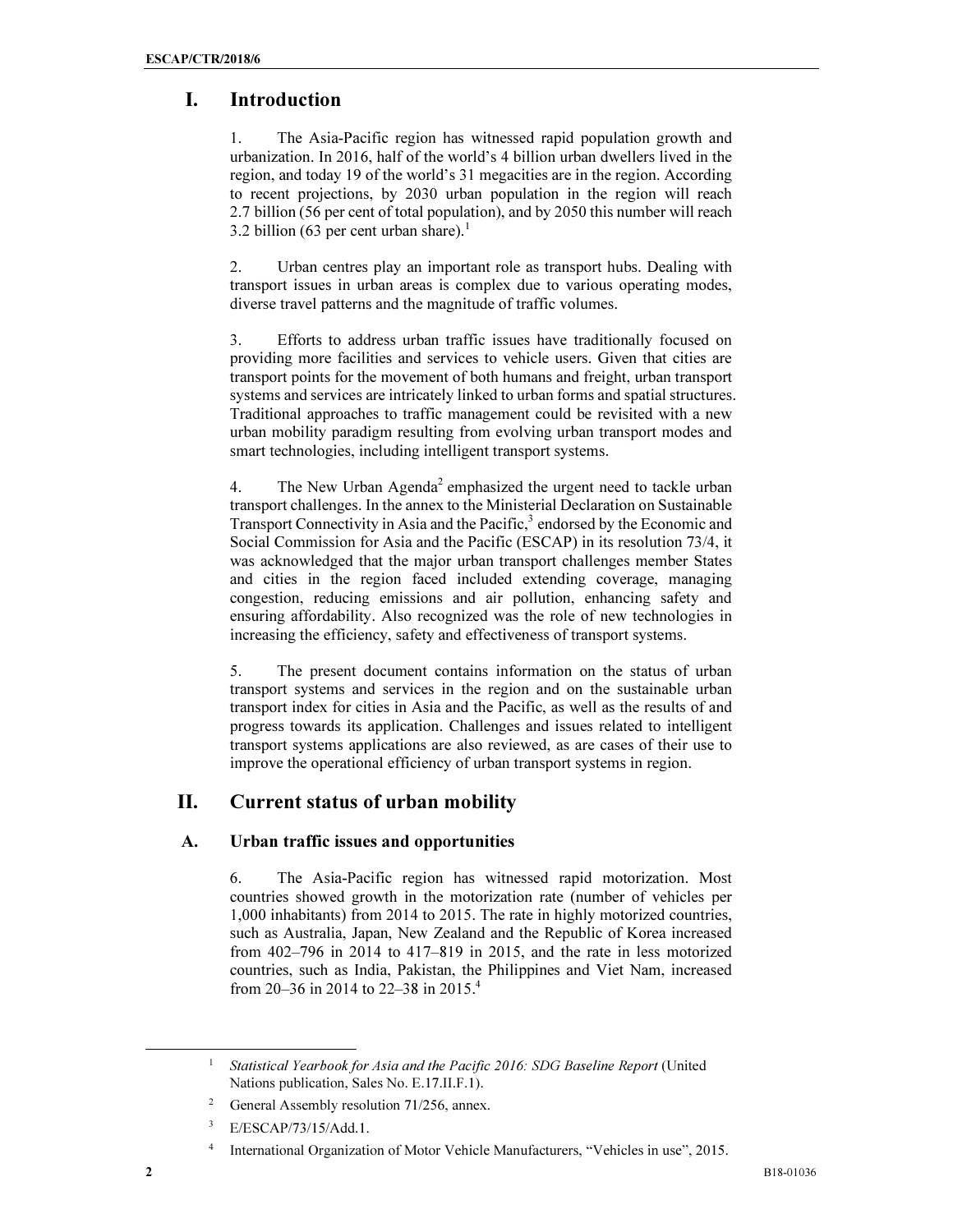7. This rise in vehicle ownership has led to traffic congestion, with negative impacts in urban areas, such as economic losses and an increase in energy consumption and air pollution. In 2016, Asian cities experienced severe traffic congestion, with a 30 to 50 per cent increase in overall travel times when compared to a free-flow situation. Bangkok (61 per cent), Jakarta (58 per cent) and Chongqing, China, (52 per cent) had the worst traffic jams.<sup>5</sup>

8. In addition to the growing number of private vehicles, other characteristics of cities in South Asia and South-East Asia are that powered two wheelers constitute a major share of vehicle population. For example, India, Indonesia, Thailand and Viet Nam have very high numbers of motorcycles. Due to growing numbers of private vehicles and the lack of reliable public transport systems, regional cities and member States are finding it difficult to attract more commuters to public transport systems as well to keep its mode share.

9. Road fatalities among vulnerable road users, namely motorcyclists, cyclists and pedestrians, and urban road safety are a cause of concern in the region. Road traffic deaths among vulnerable road users account for 55 per cent of total road traffic fatalities.

10. Time losses and transport costs from road congestion impose an economic cost of 2 to 5 per cent of gross domestic product in the region every year.<sup>6</sup> As of 2017, Asian non-Organization for Economic Cooperation and Development countries, including China and India, accounted for more than 70 per cent of the increase in transport fuel consumption, due to increases in personal mobility.<sup>7</sup> For the period 2008–2013, only 5 of 24 Asia-Pacific countries had data available that showed they met the recommendation of the World Health Organization on the annual mean concentration of particulate matter of 2.5 micrometres in cities.<sup>8,9</sup>

11. The use of advanced information and communication technology, including smart mobile devices, wireless telecommunications and computing systems, has helped to address some urban traffic issues as a form of an intelligent transport system. In the absence of long-term strategies for integrated land use and urban transport planning, the application of intelligent transport systems could address such urban traffic issues quickly with immediate results. Further, newer technologies using big data analytics, connected and automated vehicles, and the concept of smart cities with smart mobility have attracted policymakers' attention as potential solutions to urban traffic issues. With an increasing number of national or local initiatives, demand for the development of intelligent transport systems is growing in the region.

<sup>&</sup>lt;sup>5</sup> Tomtom Traffic Index. Available at www.tomtom.com/en\_gb/trafficindex/list?citySize=LARGE&continent=AS&countr y=ALL (accessed on 1 August 2018).

<sup>6</sup>Asian Development Bank, *Sustainable Transport Initiative: Operational Plan* (Manila, 2010).

<sup>7</sup>United States of America, Energy Information Administration, *International Energy Outlook 2017* (Washington, D.C., 2017).

The annual mean concentration of dangerous fine particulate matter, of 2.5 micrometres or less, should be less than 10 micrograms per cubic metre of air.

<sup>9</sup> *Statistical Yearbook for Asia and the Pacific 2016*.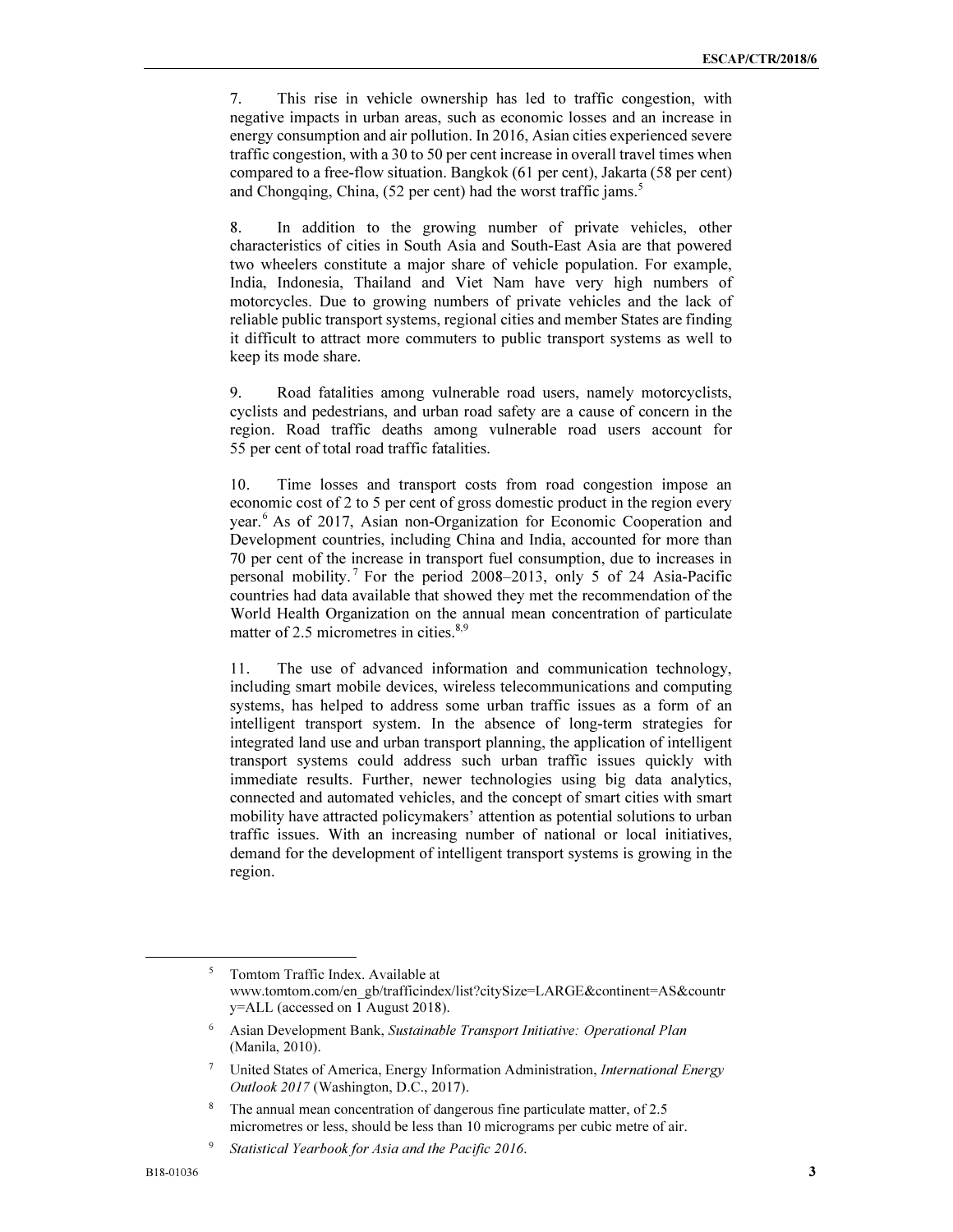### B. State of urban mobility

12. Popular forms of urban public transport modes in the region's cities include buses, bus rapid transit, elevated rail, light rail transit, mass rapid transit, para-transit, urban railways, taxis and trams. Boats and ferries are also common modes of transport along inland waterways.

13. Bus rapid transit is a popular form of public transport in the world, and it continues to be a favoured system of mass transit in Asia for its relative ease of use and low installation costs. Currently, 43 Asian cities operate 1,593 kilometres of bus rapid transit carrying approximately 9.3 million passengers per day.<sup>10</sup> The Tehran bus rapid transit system has the highest capacity, at 2 million passengers per day, while the Jakarta bus rapid transit system is the longest in the world, at 207 kilometres.

14. The region also has many rail-based public transport systems, such as light rail transit and mass rapid transit. Cities such as Beijing, Guangzhou and Shanghai in China, Moscow, Tokyo and Seoul have more than 300 kilometres of rail-based urban transport networks. New construction of rail-based urban mass transit systems is progressing in many Chinese and Indian cities, some Iranian cities (Ahvaz, Karai, Kermanshah and Qom), as well as in Bangkok, Dhaka, Hanoi, Ho Chi Minh City, Viet Nam, Jakarta and Lahore, Pakistan.

15. In general, the efficiency and state of urban public transport are gauged by ridership and modal share. The mode share of public transport is high in some Asian cities, such as Manila (59 per cent), Colombo (53 per cent), Hong Kong, China (52 per cent), Mumbai, India (45 per cent) and Singapore (44 per cent). While Kathmandu (28 per cent) and Jakarta (27 per cent) have a moderate public transport mode share, other major cities such as Ho Chi Minh City, Viet Nam (2 per cent), Hanoi (7 per cent), Kuala Lumpur (7 per cent) and Tehran (13 per cent) have a lower public transport mode share.<sup>11,12</sup>

16. Inner city para-transit systems are often found in this region, providing personalized, flexible and affordable public transport services. Para-transit comes in various forms, including vans, minivans, tempos, electric three wheelers, motorcycle taxis, minibuses and customized public pickups (for example, ankots in Indonesia, tempos in Nepal, songthaew in Thailand and jeepneys in the Philippines).

17. Non-motorized transport, such as walking and cycling, is also gaining popularity in the region. Member States and city authorities are developing infrastructure for non-motorized transport and promoting car-free days as part of their comprehensive mobility plan. Bicycling has been growing and various forms of public bicycle sharing are emerging in China, Japan, India, the Philippines, the Republic of Korea, Singapore and Thailand.

18. In order to enhance the energy efficiency of the transport sector in the region, regulations that support the use of hybrid and electric passenger vehicles are also gaining popularity, resulting in changes such as public electric plug-in stations. Recent examples of energy efficient vehicles include the popular electric rickshaws (a new form of para-transit) in Nepal and Hanoi,

<sup>&</sup>lt;sup>10</sup> Global BRT Data. Available at www.brtdata.org/ (accessed on 1 August 2018).

<sup>&</sup>lt;sup>11</sup> "Sustainability measures of urban public transport in cities: a world review and focus on the Asia/Middle East region", *Sustainability 2017*, vol. 9, No. 1 (January 2017).

<sup>&</sup>lt;sup>12</sup> City reports available at www.unescap.org/events/capacity-building-workshopsustainable-urban-transport-index-suti.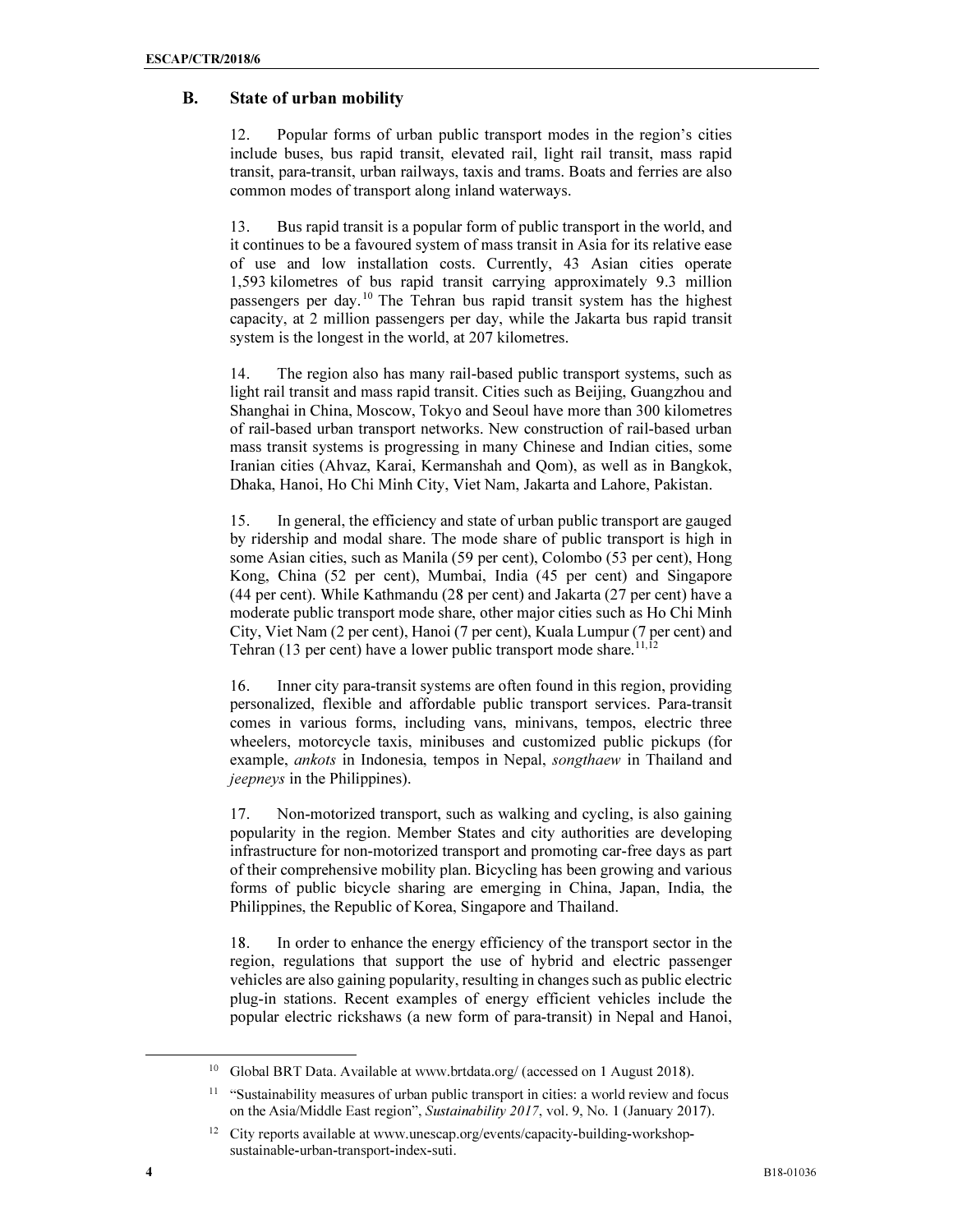and a fleet of electric buses operating in the central core of Ho Chi Minh City. The Government of Nepal, in its energy white paper, envisages policies to promote the use of electric vehicles and the development of charging stations and infrastructure. It aims to increase the import share of electric vehicles to 50 per cent in five years (by 2023) and the Energy Minister is currently using an electric vehicle.<sup>13</sup>

19. There is much agreement and consensus among urban transport experts and policymakers on how to plan, develop and operate urban transport systems and services, including the use of emerging technologies. Some of these policies are improving the quality and extent of mass urban public transport systems, integrating various urban transport modes, prioritizing non-motorized transport, encouraging the construction of intermodal transfer stations, promoting the use of integrated ticketing and smart card systems, and restricting the use of private vehicles.

20. The following is a description of a few innovative policy measures and projects to improve urban mobility implemented by member States and cities:

(a) Suroboyo Bus. This is an awareness campaign for public transport and waste management in Surabaya, Indonesia. A fleet of eight large, red, low-floor public buses operates between Purabaya Terminal and Rajawali Street, covering 44 stations. It operates with a five-minute headway and each bus has a capacity of 67 passengers. The buses have assigned seats for women and priority citizens. To get a single-ride sticker for this bus route, passengers need to bring empty plastic bottles, either six small bottles or three large bottles. Bus stops are equipped with facilities to collect recyclable plastic bottles and ride stickers. This awareness campaign for recycling plastic waste and promoting bus service is gaining popularity; as a result, the city authority is planning to add 10 more similar buses to the existing fleet by the end of 2018 and extending the service to other routes;<sup>14</sup>

(b) Purabaya Intercity Bus Terminal. The government of Surabaya has developed a state-of-the art intercity bus terminal at Purabaya for the smooth transfer of passengers from intercity and suburban buses to urban buses. In 2016, the terminal handled 16,151,715 arrivals and 16,071,055 departures, in 577,820 arrival and 575,794 departure buses. The well-designed terminal features bus information, ticketing booths, passenger waiting areas, kiosks, restaurants and two-level departure halls with an overpass leading to 25 intercity and suburban bus bays and 10 central city bus bays. The terminal is well managed and operated as the largest bus terminal in South-East Asia and is one of the busiest;<sup>15</sup>

(c) Surat Sitilink public transport system. Surat, India, has a public transport system featuring 102 kilometres of bus rapid transit network with 156 stations, 279 kilometres of regular city bus network, and 12 kilometres of high-mobility corridors. The ridership increased from 25,000 to 210,000 passengers per day over 18 months after its inauguration. The three systems are operated by a single private operator, Sitilink, with a common fare structure and transferable ticketing system. The Surat city

<sup>13</sup> *Current Status and Future Course of Energy, Hydropower and Irrigation Sectors* (8 May 2018) (in Nepali only). Available at www.moen.gov.np/pdf\_files/White-Paper-2075.pdf.

<sup>&</sup>lt;sup>14</sup> Information collected during a mission to Surabaya from 11 to 13 July 2018.

<sup>15</sup> Ibid.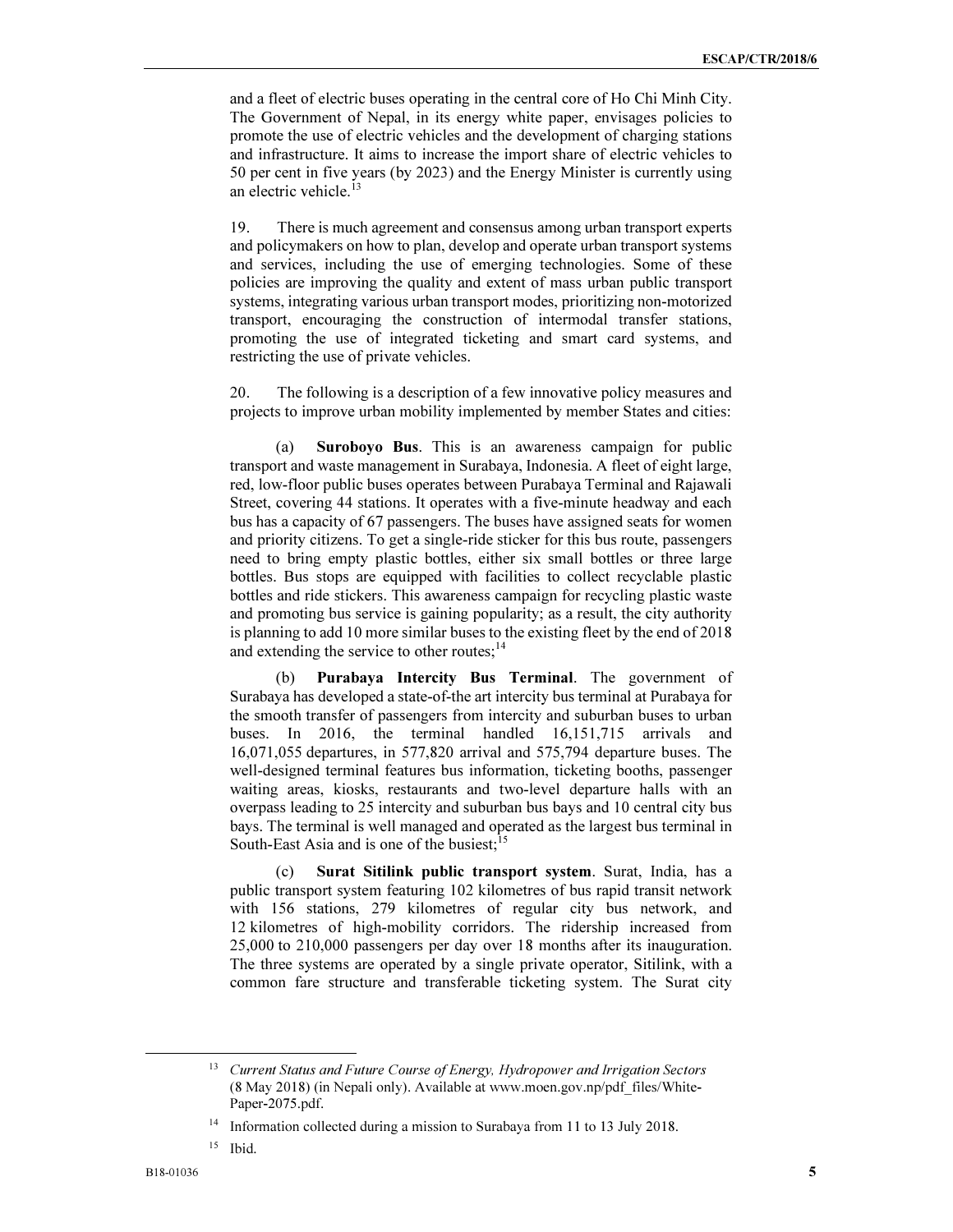authority is planning a new bus depot, a smart ticketing card system, and new infrastructure for walking and cycling; $^{16}$ 

(d) Smart Cities Mission. The provision of efficient urban mobility and public transport is a strategic element of the Smart Cities Mission launched by the Government of India in 2015. Key elements include traffic and transport management; universal design and barrier-free public transport facilities; strategies to increase walking and cycling mode shares; and urban planning strategies to reduce long-distance trips of private passenger vehicles, reducing air and noise pollution. Rail-based public transport is also a key component of the initiative, which completed 77 kilometres of a new metro network in the past three years and approved five new metro projects. Currently, there are 14 metro projects under construction in 12 smart cities in India.<sup>17</sup>

# III. Assessment of urban transport systems and services

21. The provision of sustainable urban transport is becoming a major issue due to rapid urbanization worldwide, including in the Asia-Pacific region. The adoption of the  $2030$  Agenda for Sustainable Development, <sup>18</sup> with its 17 Sustainable Development Goals, adds new impetus to efforts to address global development challenges, including urban transport. Sustainable Development Goal target 11.2 focuses on improving accessibility for all, with an emphasis on public transport.

22. Measuring the state of urban transport and evaluating urban transport policies and their implementation can support assessments of urban transport contributions to sustainable development. Increasingly, selected urban transport indicators and indices are useful for the assessment of urban transport systems and services and also reflect the state of urban transport performance among cities. There is, however, no established system of indicators and indices to measure, monitor and report on sustainable transport for cites in the Asia-Pacific region.

23. Within the urban transport theme included in the Regional Action Programme for Sustainable Transport Connectivity in Asia and the Pacific, phase I (2017–2021), a study on the assessment of urban transport systems was envisaged. A collaborative research study was embarked on in 2016 to identify key urban transport indicators that could constitute an index to measure the sustainability of urban transport systems and policies in the Asia-Pacific context.

24. The concept of a sustainable urban transport index was presented at the Expert Group Meeting on Planning and Assessment of Urban Transportation Systems, held in Kathmandu in September 2016. The Meeting supported the concept and provided feedback on identifying indicators and developing an index. The Regional Meeting on Sustainable Urban Transport Index, held in Jakarta in March 2017, finalized the index and recommended that the Committee of Transport, at its fifth session, in 2018, consider endorsing the sustainable urban transport index for its regional application in Asian cities.

<sup>&</sup>lt;sup>16</sup> Information collected during a mission to Surat from 25 to 27 July 2018.

<sup>17</sup> See India, Ministry of Urban Development, *E-Book* (March 2017). Available at http://mohua.gov.in.

<sup>&</sup>lt;sup>18</sup> General Assembly resolution 70/1.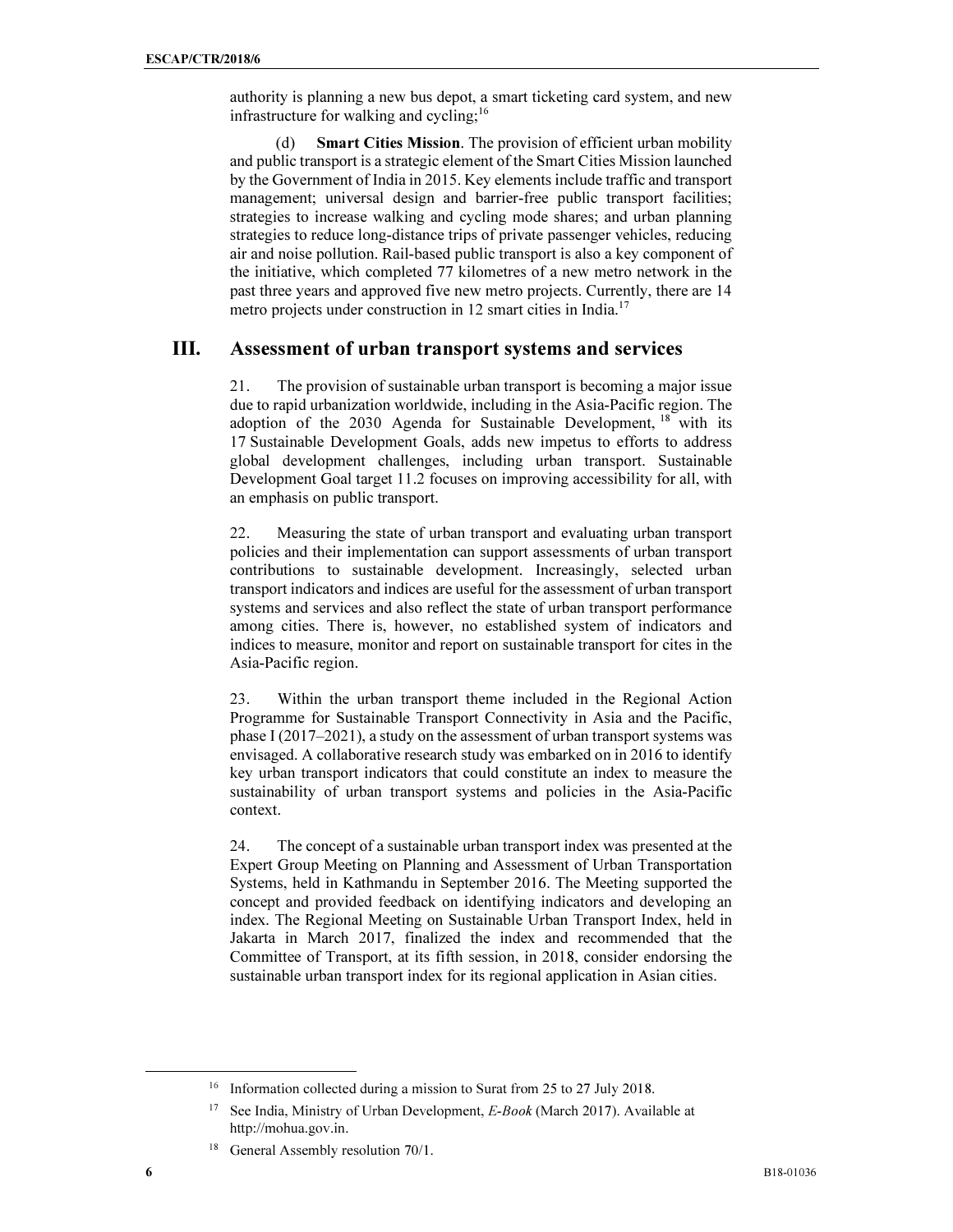## A. Sustainable urban transport index

25. The sustainable urban transport index is a framework of 10 indicators for the assessment of urban transport systems and services as well as the state of urban transport performance in cities. Table 1 lists the 10 indicators, measurement units and normalization range.

| Table 1                                              |  |
|------------------------------------------------------|--|
| Indicators for the sustainable urban transport index |  |

| No. | <b>Indicators</b>                                                                                                           | Measurement<br>units                             | Weight | Range            |          |
|-----|-----------------------------------------------------------------------------------------------------------------------------|--------------------------------------------------|--------|------------------|----------|
|     |                                                                                                                             |                                                  |        | Min.             | Max.     |
| 1.  | The extent to which transport plans cover<br>public transport, intermodal facilities and<br>infrastructure for active modes | $0-16$ scale                                     | 0.1    | $\mathbf{0}$     | 16       |
| 2.  | Modal share of active and public<br>transport in commuting                                                                  | Trips/mode<br>share                              | 0.1    | 10               | 90       |
| 3.  | Convenient access to public transport<br>service                                                                            | Percentage of<br>population                      | 0.1    | 20               | 100      |
| 4.  | Public transport quality and reliability                                                                                    | Percentage<br>satisfied                          | 0.1    | 30               | 95       |
| 5.  | Traffic fatalities per 100,000 inhabitants                                                                                  | Number of<br>fatalities                          | 0.1    | $\theta$         | 35       |
| 6.  | Affordability - travel costs as part of<br>income                                                                           | Percentage of<br>income                          | 0.1    | 35               | 3.5      |
| 7.  | Operational costs of the public transport<br>system                                                                         | Cost recovery<br>ratio                           | 0.1    | 22               | 175      |
| 8.  | Investment in public transport systems                                                                                      | Percentage of<br>total<br>investment             | 0.1    | $\boldsymbol{0}$ | 50       |
| 9.  | Air quality (particulate matter of 10<br>micrometres)                                                                       | microgram/ $m^3$                                 | 0.1    | 150              | 10       |
| 10. | Greenhouse gas emissions from transport                                                                                     | Carbon dioxide<br>equivalent<br>tons/capita/year | 0.1    | 2.75             | $\theta$ |
|     | Total                                                                                                                       |                                                  | 1.00   |                  |          |

26. With these indicators, the index is a comprehensive assessment tool that incorporates urban transport systems and the social, economic and environmental dimensions of sustainable urban transport systems and services.

27. The indicators on urban transport plans and modal shares of active and public transport represent the urban transport system dimension. It will enable cities to evaluate how comprehensive their urban transport master plan is and whether the plan includes facilities for intermodal transfer, pedestrians and cyclists as well policies to increase public transport modal share.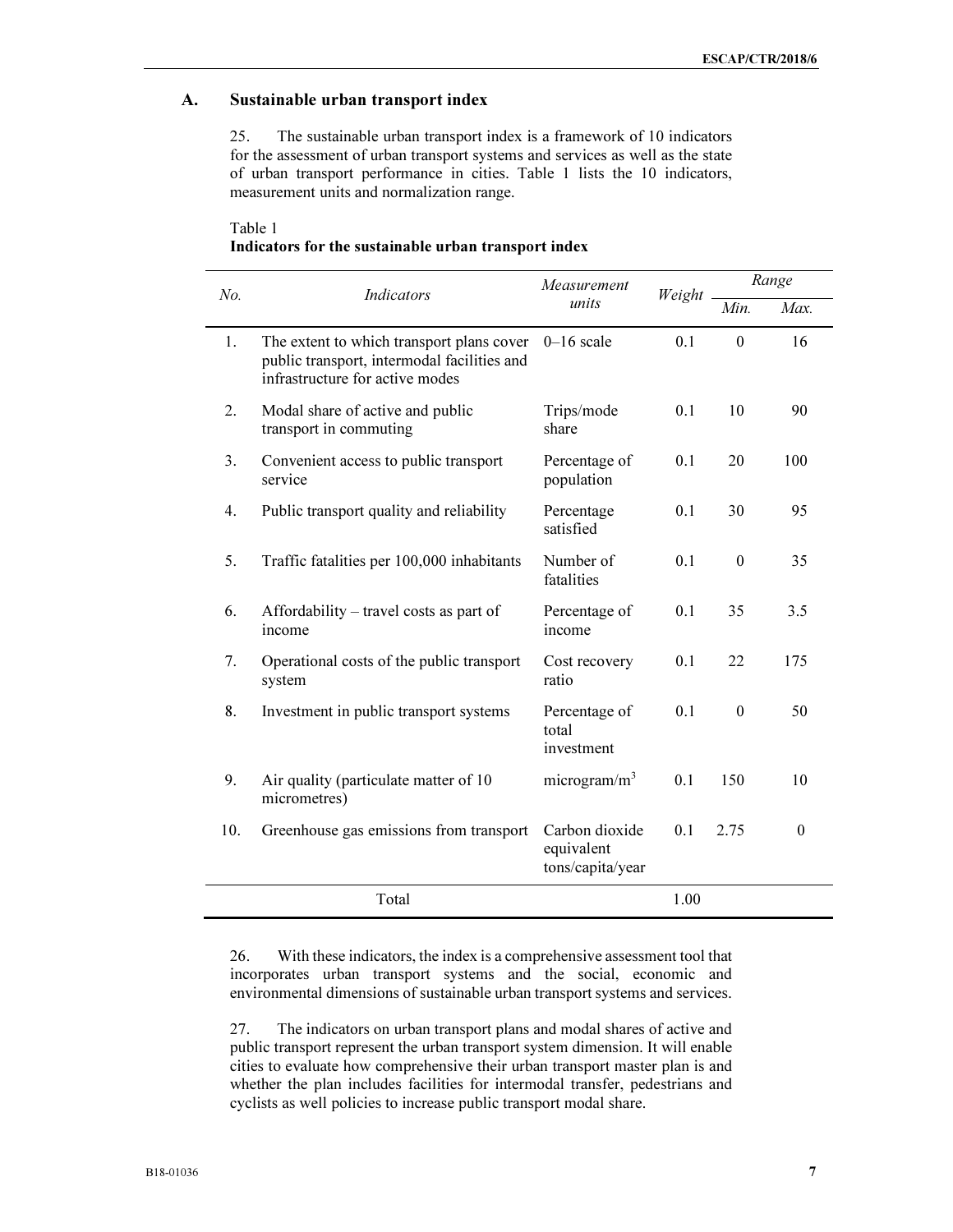28. The indicators on accessibility, road safety, quality and reliability of public transport, and affordability represent the social dimension of urban transport systems and services. Their assessment will enable cities to initiate policies to improve on those indicators.

29. The indicators on operational costs and investment in public transport systems represent the economic dimension. Their assessment will enable cities to evaluate the state of investment made in public transport and how the public transport service is generating revenue. Their assessment result will enable city authorities to initiate policies to increase investment in public transport and possibly to review fares.

30. Finally, the indicators on air quality and greenhouse gas emissions represent the environmental dimension. Their assessment will enable cities to evaluate the environmental impact of public transport systems. Policies on fuel quality, the use of alternate energy, emissions standards and vehicle maintenance will help to improve air quality and greenhouse gas emissions.

31. Indicators on different scales need to be normalized before comparison and aggregation are possible. The linear rescaling method that is applied for the index is a common approach in composite index design. This allows for a simple transformation to a linear scale of 1–100 for each indicator. The minimum and maximum ranges are defined as the lowest and highest value found or expected for each indicator based on real performance and information in the literature, with consideration given to the context of Asia and the Pacific. The index is derived by geometric aggregation of the 10 indicators and equal weightage is applied for all 10 indicators.

32. The most important factor in the application of the index is the availability of suitable, consistent and reliable urban transport data. Without data, even the most sophisticated index is useless. Data need to be collected using similar methods and need to be regularly updated. Therefore, additional efforts by city authorities are needed to collect and compile data for the 10 indicators.

33. One of the important user-friendly outputs of the analysis is the display of results in a spider diagram. The visual display of the state of each indicator in a city easily allows policymakers to comprehend the system and focus on the indicators which have low values (which will appear near the centre of the circle).

34. The figure below shows an example of a spider diagram wherein the state of each indicator can be observed. A high value (near the outer circle of the diagram) indicates good results, whereas the opposite is the case for a low value. Based on this result, the city could consider if there were areas where it would like to focus more, or areas where additional data should be required and examined more closely. Repeating the exercise at regular intervals would allow a city to track performance and results over time.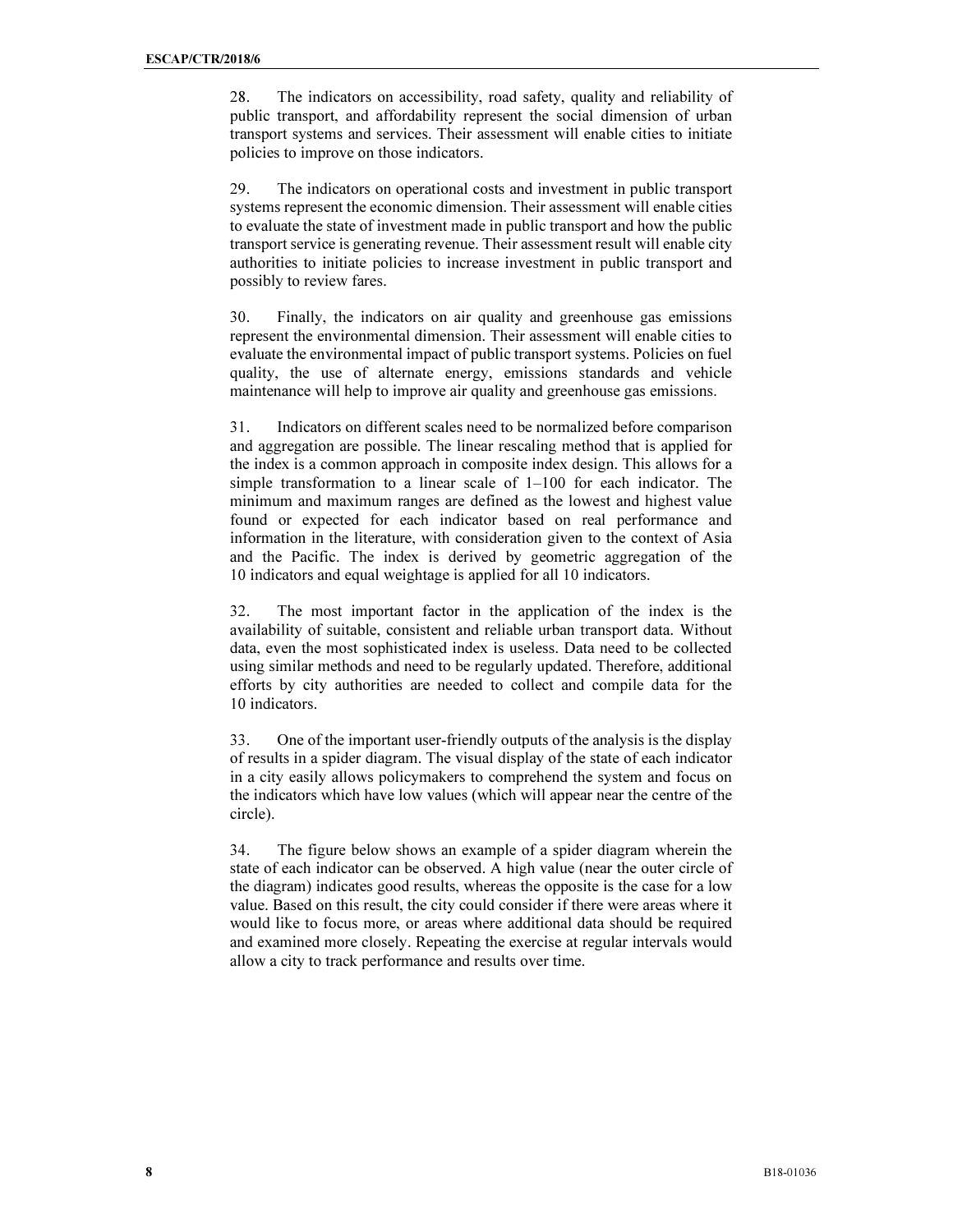

#### Sample spider diagram

Abbreviation: PM 10, particulate matter of 10 micrometres

35. Application of the index among similar cities based on standardized data collection approaches and methodologies together with comparisons of the results would enable cities to benchmark their performance against individual indicators as well as the index in order to assess the overall sustainability of their urban transport systems and services.

36. The index can serve as a quantitative tool for member States and cities of the region to assess urban transport systems and services. It can help to identify policy gaps and to prioritize the additional measures and investment strategies required to improve urban transport systems and services. It is expected that more cities and member States will gradually adopt standardized data collection methods and apply the indictors and index. The index can also serve as a tool to monitor progress towards the achievement of Sustainable Development Goal target 11.2.

## B. Key findings from the pilot application

37. The pilot application of the index was conducted and completed in four cities in 2017: Colombo; greater Jakarta; Hanoi; and Kathmandu.

38. The secretariat supported each pilot city on data collection, provided advisory services and organized a consultation meeting in each city to discuss the data collection approach for the 10 indicators and the analysis and preparation of the report. The visits to the four pilot countries and cities took place from July to September 2017.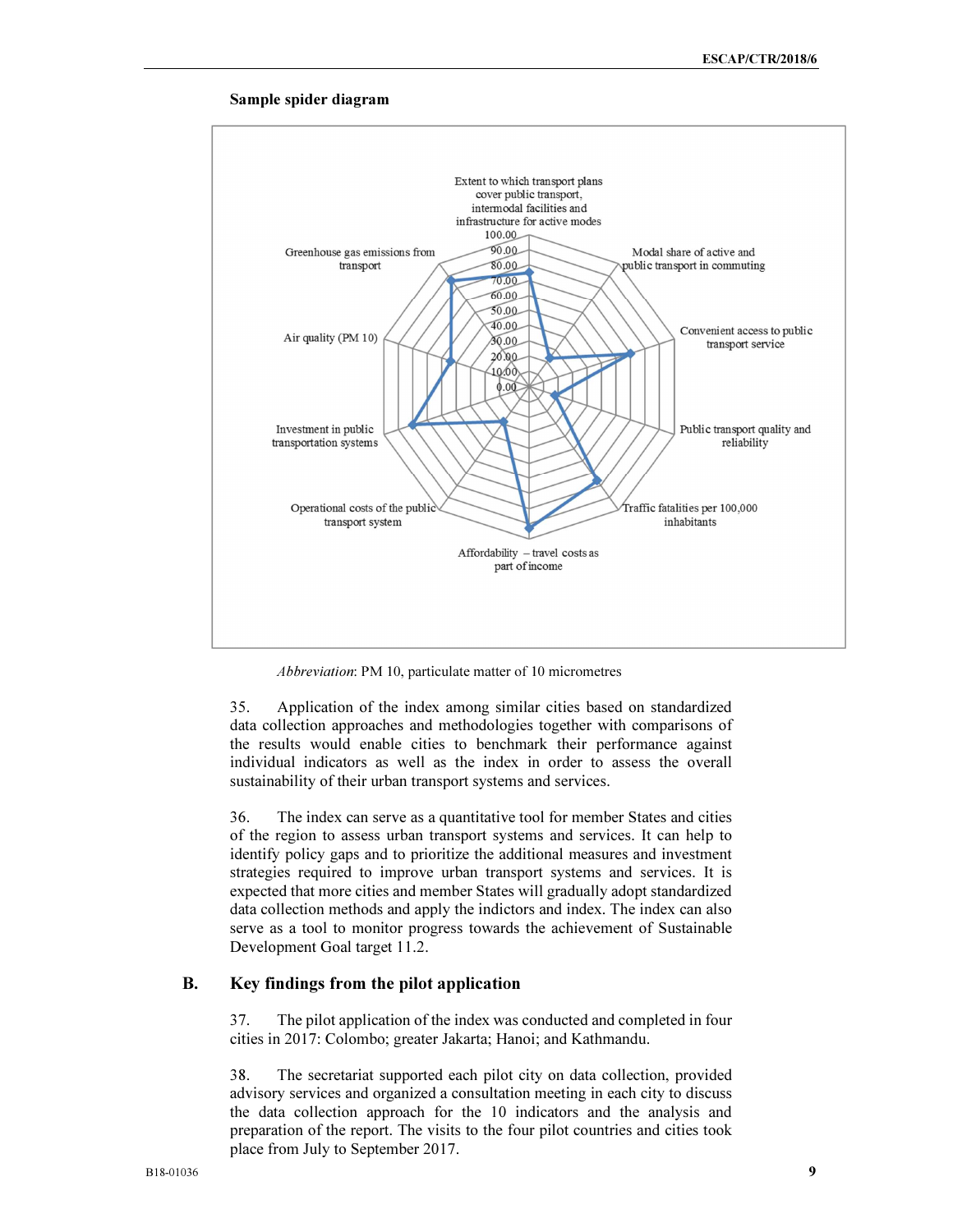39. The pilot countries and cities designated a focal point to coordinate data collection and to prepare an analysis report. In order to support a standardized approach in data collection and analysis, a monograph series on the assessment of urban transport systems,<sup>19</sup> a sustainable urban transport index data collection guideline<sup>20</sup> and a Microsoft Excel calculation sheet were developed and provided to the focal points. Despite the short project time frame, all four pilot cities were able to collect data for the 10 indicators and produced analysis reports.

40. The index number was 52.5 for greater Jakarta, 47.8 for Kathmandu, 32.7 for Colombo and 32.2 for Hanoi. A higher index number suggests a higher overall performance of assessment. Pilot city authorities have already started interpreting the results of the assessment and drawing implications for their urban transport planning policies.

41. The city authorities of greater Jakarta have been investing in two mass transit systems and have developed an integrated urban transport plan. The road safety indicator showed a good road safety situation. Based on the analysis, the greater Jakarta city authorities have identified that additional efforts are required in the following areas:

(a) To extend public transport accessibility, which is currently at 49 per cent;

(b) To increase the mode share of public transport, which is currently at 27 per cent;

(c) To improve air quality, including through strategies to reduce pollutant particles particulate matter of 10 micrometres or less, which was measured at 82 micrograms/m<sup>3</sup>, annual mean value, and exceeded World Health Organization guidelines (20 micrograms/m<sup>3</sup>) and was ranked one of the highest in the region. $21$ 

42. The analysis highlighted that Kathmandu had an improved road safety record and a relative high mode share of public transport, despite a low level of user satisfaction. The city authorities are developing a comprehensive urban transport master plan, incorporating walking and cycling infrastructure. Based on the analysis, Kathmandu city authorities have identified the need to take action in the following areas:

(a) Improving pedestrian facilities to address the high mode share of walking (40.6 per cent);

Improving the quality and reliability of public transport systems (28 per cent public transport mode share);

(c) Increasing investment in the development of mass public transport systems;

<sup>19</sup> ESCAP, *Monograph Series on Sustainable and Inclusive Transport: Assessment of Urban Transport Systems* (ST/ESCAP/2795).

<sup>20</sup> ESCAP, *Sustainable Urban Transport Index: Data Collection Guideline* (Bangkok, 2017).

 $21$  Individual sustainable urban transport index city reports are available at www.unescap.org/events/capacity-building-workshop-sustainable-urban-transportindex-suti.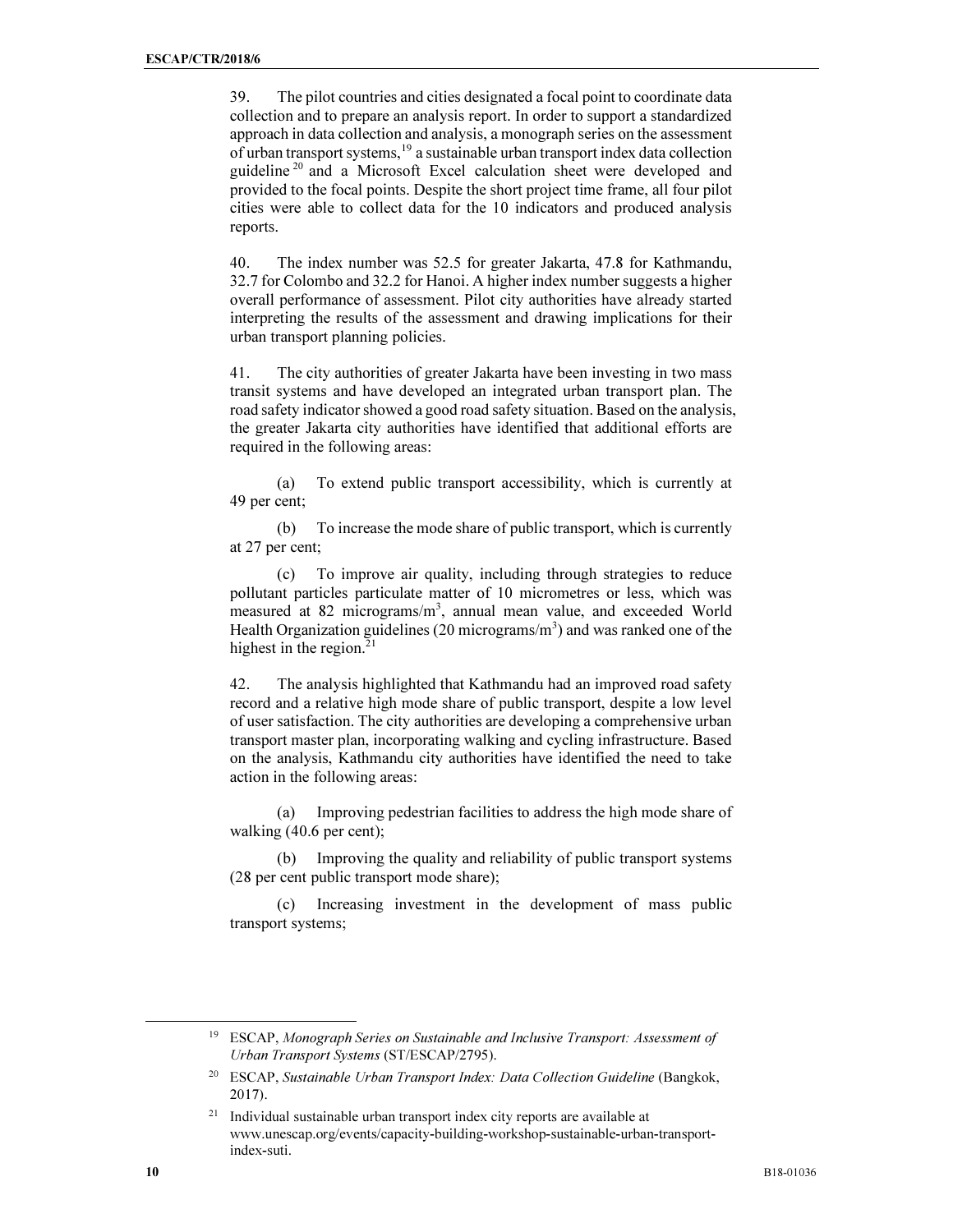(d) Improving air quality, which regularly exceeds the National Ambient Air Quality Standard for Nepal (120 micrograms/m<sup>3</sup> for particulate matter of 10 micrometres or less).

43. Colombo has a good urban transport master plan, a good public transport network, good air quality, low greenhouse gas emissions and affordable public transport fares. Based on the analysis, the government of Colombo has identified areas for further improvement, such as increasing the mode share, the accessibility, the quality and the reliability of its public transport services, which already enjoys a high mode share of 44 per cent. The government of Colombo is also planning to develop an elevated light rail transit system.

44. In comparison with other pilot cities, Hanoi has low greenhouse gas emissions and high affordability of and accessibility (60 per cent) to public transport as well as a relatively good road safety record. The Hanoi city authorities have identified the need to further increase the mode share of public transport and to improve air quality. Based on the analysis, more infrastructure for walking and cycling and intermodal transfer facilities could be incorporated into the already approved transport master plan. The government of Hanoi is developing two externally funded mass transit systems.

45. One interesting common feature of the assessment was that the fare structure of public transport was very low in all pilot cities. Often city authorities or the central government provided subsidies to the public transport operators, except in Kathmandu, where the private sector dominated the operation of public transport system.

46. A capacity-building workshop on the index was held in Colombo in October 2017, in collaboration with the Ministry of Transport and Civil Aviation of Sri Lanka, to share the results of the pilot study with the pilot cities and other related stakeholders and to consider ways to improve urban transport systems in Asian-Pacific cities. The participants in the workshop expressed their appreciation for the support given to their cities and found the data collection guideline and the Excel sheet very useful. The participants recommended that the index should be applied in additional cities.

47. During the pilot phase, the secretariat also collaborated with the Center of Excellence in Urban Transport in India, the Greater Jakarta Transport Authority, the Kathmandu Valley Development Authority, the Transport Development and Strategy Institute in Viet Nam, and the University of Moratuwa in Sri Lanka. To expand the index application to major, secondary and emerging cities of the region, new partnerships with related stakeholders are essential.

#### C. Further work on the application of the index

48. The secretariat collaborated with the Government of the Russian Federation to hold the High-level International Conference "City and Transport: Safety, Efficiency, and Sustainability" in Khabarovsk, Russian Federation, on 4 and 5 September 2017. The index was introduced, and the conference recognized the provision of public transport, non-motorized transport, electric and smart mobility, and the use of intelligent transport systems as essential components of sustainable urban transport systems.

49. The secretariat currently provides capacity-building support to six cities in the Asia-Pacific region (Bandung and Surabaya in Indonesia; Dhaka; Ho Chi Minh City, Viet Nam; Surat, India; and Suva) for the application of the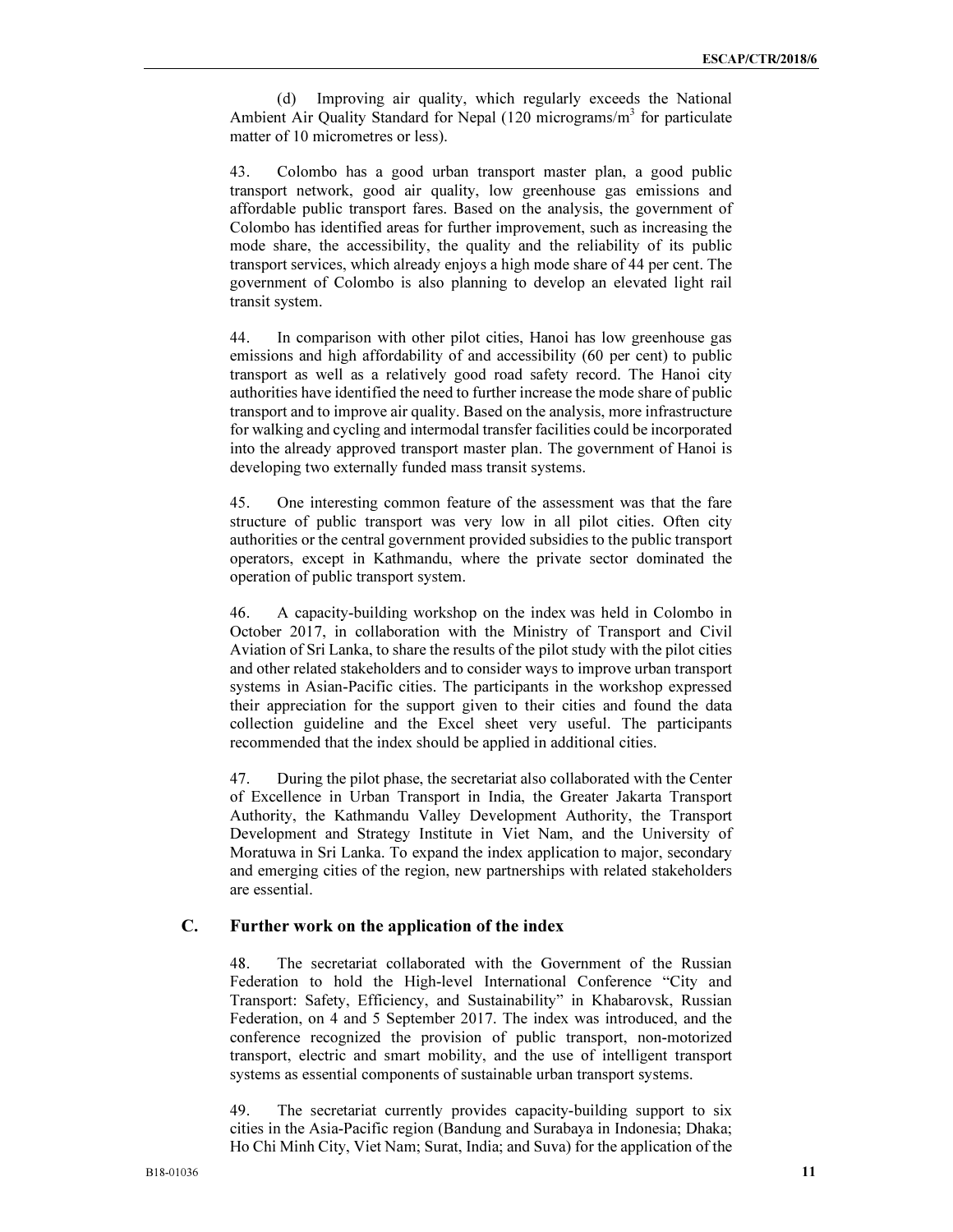index. Advisory missions to five cities were completed in June and July 2018 and technical advice was provided to city focal points and city transport authorities for data collection and analysis.

50. The six new cities should complete the draft assessment by September 2018. A capacity-building workshop on urban mobility and the index will be held in Dhaka on 12 and 13 September 2018 in collaboration with the Ministry of Road Transport and Bridges and the Dhaka Transport Coordination Authority. Its objective is to share the cities' experiences, as well as to discuss policy measures to improve urban mobility in these cities and other Asian cities. In addition to the six cities, additional participants from other cities and member States are invited to attend.

51. To enhance the dissemination of information on the index, a brochure was developed and distributed at related events and during missions. The brochure is available in Chinese, English and Russian. An article on the index was published in the Transport and Communications Bulletin for Asia and the Pacific, No. 87, with the theme "Transport and the Sustainable Development Goals" and a blog post on the index was published.<sup>22</sup>

52. As the data for the 10 indicators are readily available in most cities, cities are encouraged to use the index to assess urban transport systems and then use their findings to initiate and implement policy measures to improve urban transport systems and services. Further, the index includes aspects of planning, accessibility, modal share, the quality and reliability of public transport, safety, affordability, investment, and air quality and greenhouse gas emissions. The index has the potential to emerge as a global framework and tool for assessment of urban transport systems and services and to track progress towards achievement of Sustainable Development Goal target 11.2. The index was presented at the Asian Development Bank in November 2017 and at the Ninth World Urban Forum in Kuala Lumpur, in 2018, at a plenary session and at the urban library. The index was included in the Sustainable Development Goal 11 Synthesis Report<sup>23</sup> prepared for the high-level political forum on sustainable development of the United Nations, held at Headquarters in New York in July 2018.

53. The secretariat has explored collaboration and partnership opportunities with the World Business Council for Sustainable Development and the United Nations Human Settlements Programme. Further opportunities to collaborate with the Cities Alliance, the Association of Southeast Asian Nations Smart Cities Network, the Smart Cities Mission in India and other related stakeholders will be explored.

54. As urban transport is the domain of city authorities, a mayors' conference would be useful for wider dissemination of the index and the data collection and assessment guidelines. Also, to encourage cities to self-assess their urban transport systems using the index, a dedicated website for the index will be developed and a train-the-trainer programme for stakeholders is planned.

<sup>22</sup> www.unescap.org/blog/tracking-the-progress-of-urban-mobility-in-asian-citiesusing-the-sustainable-urban-transport-index.

<sup>23</sup> United Nations Human Settlements Programme, *SDG 11 Synthesis Report 2018: High-Level Political Forum 2018* – *Tracking Progress Towards Inclusive, Safe, Resilient and Sustainable Cities and Human Settlements* (Nairobi, 2018).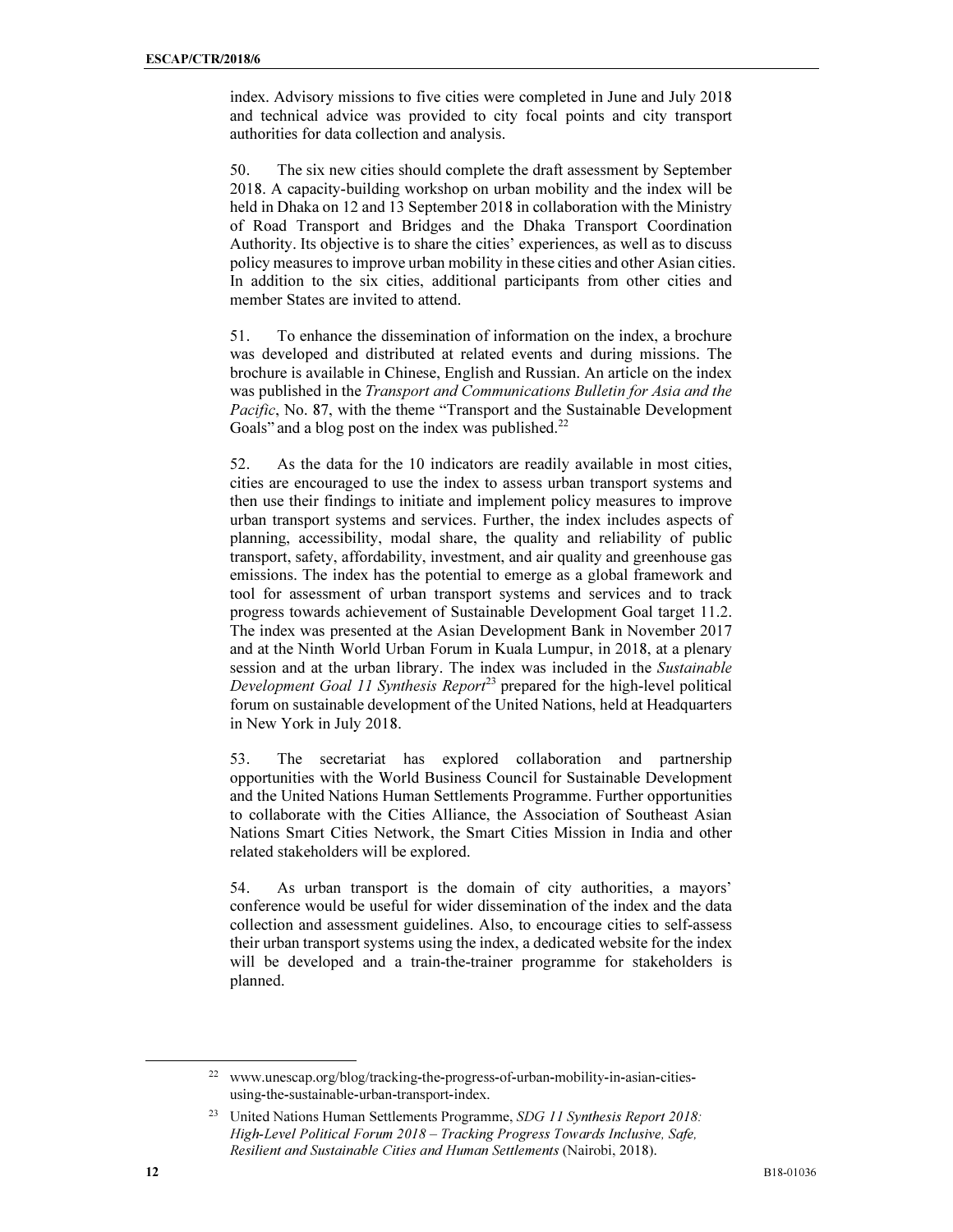# IV. Urban utilization of intelligent transport systems

### A. Definition and necessity

55. Intelligent transport systems are an overarching tool utilizing electronics, telecommunications and information technology to improve transport system operations, which contribute to increased efficiency, safety, productivity, energy savings and environmental quality.<sup>24</sup> The definition adopted by the Intelligent Transportation Society of America in 1998 is easily understood: "people using technology in transportation to save lives, time and money".

56. Over a decade of addressing urban traffic issues, intelligent transport systems have been actively adopted by leading countries of the region and have proven their potential as a key enabler of cleaner, safer and more efficient urban transport systems.

57. There is a recent trend to move away from constructing new infrastructure owing to the huge need for capital as well as adverse environmental impacts. Intelligent transport systems can provide cities with a new approach to utilizing existing resources and infrastructure; advanced technologies can help existing infrastructure to operate sustainably at a modest cost which can help reduce the need for new construction.

58. The promotion of intelligent transport systems in the region is in line with General Assembly resolution 72/212 and Commission resolution 73/4 on addressing urban traffic issues.

#### B. Use of technology to address urban traffic issues

59. Two recent studies on intelligent transport systems indicate that, as of January 2016,  $12^{25}$  of the 21 member States surveyed have a master plan or national plan relating to intelligent transport systems. <sup>26</sup> Advanced traffic management systems are most frequently deployed as a tool to tackle major traffic issues, followed by advanced traveller information systems and advanced public transport systems. Table 2 lists intelligent transport systems in the region and the services offered with them.

Johann Andersen and Steve Sutcliffe, "Intelligent transport system (ITS): an overview", *IFAC Technology Transfer in Developing Countries*, vol. 33, No. 18 (July 2000).

<sup>&</sup>lt;sup>25</sup> Afghanistan; Bangladesh; Cambodia; China; Democratic People's Republic of Korea; Georgia; India; Indonesia; Iran (Islamic Republic of); Kazakhstan; Lao People's Democratic Republic; Malaysia; Myanmar; Philippines; Republic of Korea; Russian Federation; Sri Lanka; Turkey; Turkmenistan; Uzbekistan; and Viet Nam.

<sup>26</sup> ESCAP, *Development of Model Intelligent Transport Systems Deployments for the Asian Highway Network* (Bangkok, 2017); and ESCAP, *Policy Framework for the Use and Deployment of Intelligent Transport Systems in Asia and the Pacific: Study Report* (Bangkok, 2017).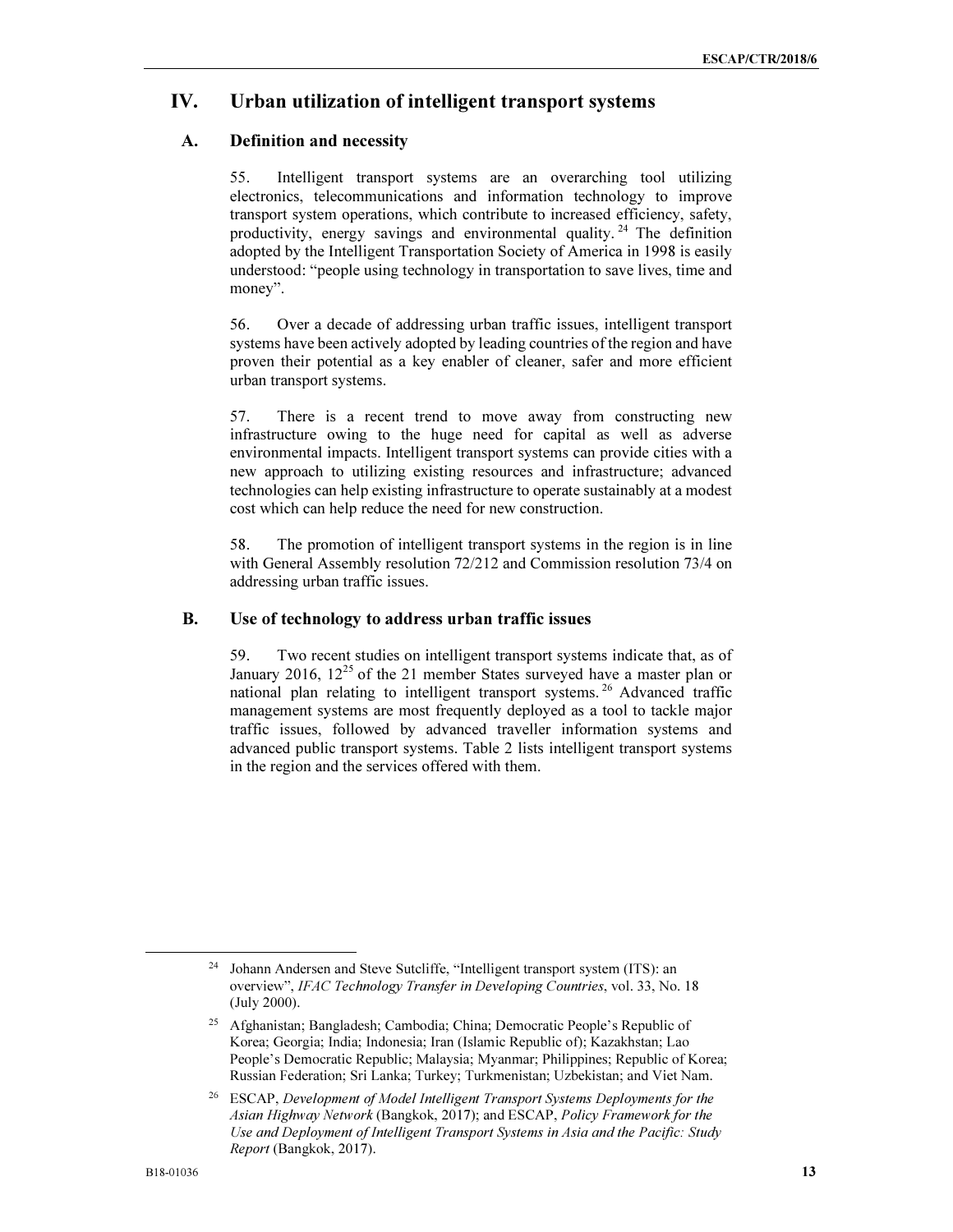$\overline{a}$ 

| Category                                        | <b>Services</b>                                                          | Main functions                                                                                                                 |
|-------------------------------------------------|--------------------------------------------------------------------------|--------------------------------------------------------------------------------------------------------------------------------|
| Advanced<br>traffic<br>management<br>systems    | Advanced traffic signal<br>control                                       | Controlling traffic signals to optimize traffic<br>flows                                                                       |
|                                                 | Automatic traffic<br>enforcement                                         | Monitoring and detecting vehicles infringing<br>regulations (for example, illegal parking,<br>running red lights and speeding) |
|                                                 | Electronic toll collection                                               | Using cashless payments at a toll booth without<br>stopping                                                                    |
| Advanced<br>traveller<br>information<br>systems | Mobile/online/roadside<br>(variable message sign)<br>traffic information | Disseminating real-time traffic information,<br>including on crashes, severe weather or road<br>works                          |
|                                                 | Real-time parking<br>information                                         | Disseminating real-time information about<br>available parking spots and route guidance to<br>those spots                      |
| Advanced<br>public<br>transport<br>systems      | Automatic fare collection                                                | Allowing users of public transport to pay<br>electronically by smart cards                                                     |
|                                                 | Automatic passenger<br>information                                       | Providing real-time passenger information,<br>including on arrival and departure time and<br>location of public transport      |
|                                                 | Automatic vehicle location                                               | Determining the geographical location of a<br>vehicle by using global positioning system in<br>real time                       |

#### Table 2 Frequently used intelligent transport systems

*Note*: For more information, see ESCAP, *Policy Framework for the Use and Deployment of Intelligent Transport Systems in Asia and the Pacific* (Bangkok, 2017).

60. The survey results show that under the advanced traffic management system, traffic signal monitoring and control systems were implemented in 13 countries (62 per cent) and speed violation vehicle enforcement and electronic toll collection systems were implemented in 11 countries (52 per cent). For the advanced traveller information system, basic traffic information with devices were provided in 9 countries (43 per cent) and variable message signs were provided in 13 countries (62 per cent). The bus information system, which is frequently facilitated with automatic fare collection and automatic vehicle location systems, was adopted in 8 countries (38 per cent) as the advanced public transport system.<sup>27</sup>

<sup>27</sup> ESCAP, *Development of Model Intelligent Transport Systems*.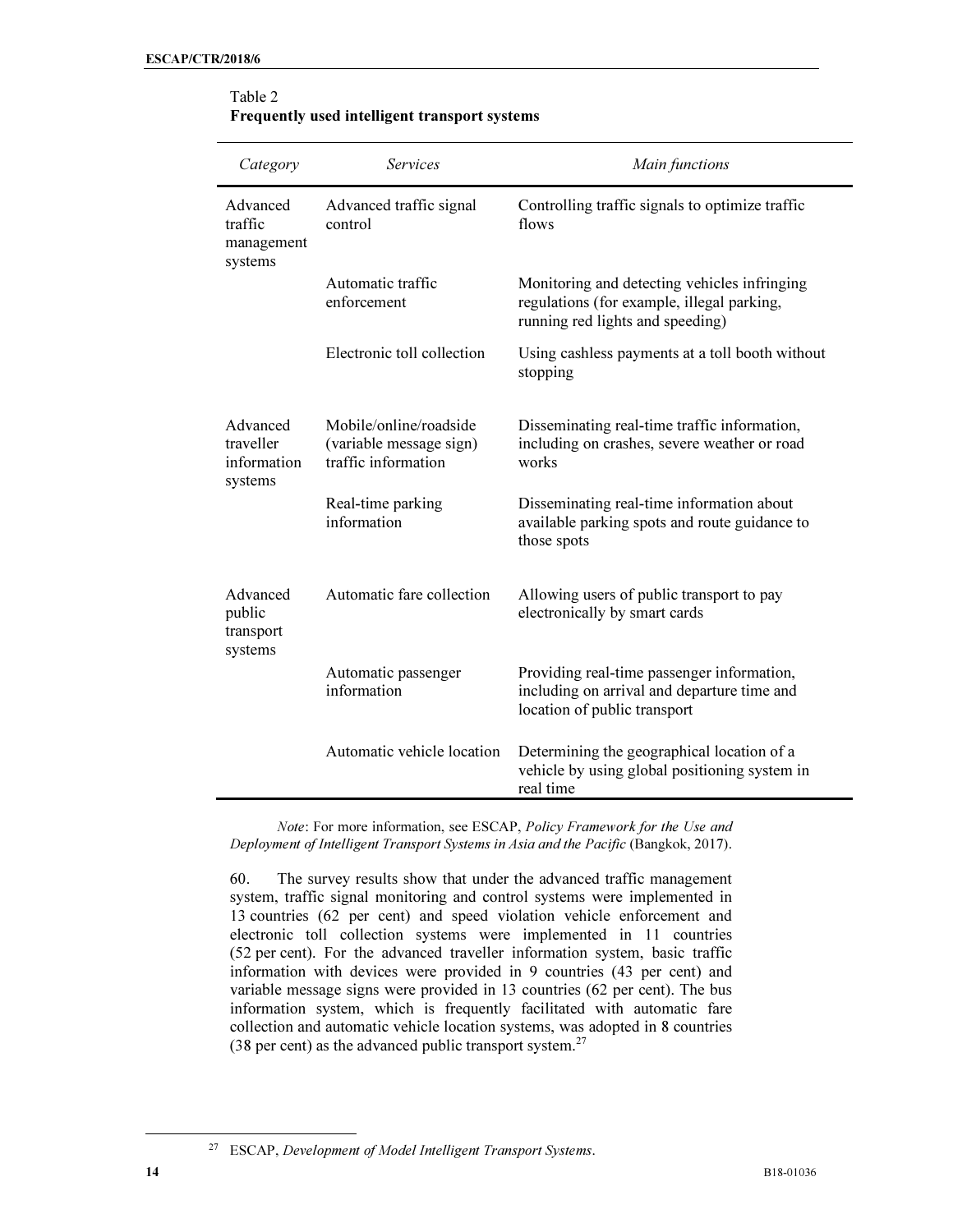61. Below are some successful examples of the use of intelligent transport systems in urban areas:

(a) In Baku, Azerbaijan, with the adoption of traffic management systems, average travel speed was increased from 8 per cent to 100 per cent on six streets (specifically, Azadliq, Bakixanov, Bulbul, İnsaatcilar, Nobel and Tbilisi); $^{28}$ 

(b) In 2010, the Shanghai integrated intelligent transport system was set up in China, which complemented traffic congestion relief efforts by increasing average speed and gridlock-free time by 3 and 7 per cent, respectively, in the central Shanghai urban area; $^{29}$ 

(c) The electronic road-pricing system in Singapore controlled traffic demand by charging fees to drivers to maintain target speeds of 45 to 65 kilometres per hour on expressways and 20 to 30 kilometres per hour on arterials: $30<sup>30</sup>$ 

(d) Dynamic message signs in the Osaka-Kobe area of Japan reduced travel time by an average of 9.8 minutes per vehicle during congestion periods and up to 38 minutes per vehicle during incident congestion.<sup>31</sup> The dynamic route guidance systems in the vehicle information and communication system resulted in a 15 per cent reduction in travel time; $^{32}$ 

(e) The use of traffic information and traffic support systems in Indonesia is expected to decrease traffic congestion by approximately 20 per cent; $33$ 

(f) The number of smart card users on public transport continues to increase in the Republic of Korea. As of 2012, 95 per cent of users carried smart cards for their commute.<sup>34</sup> After the adoption of the bus information system in 72 cities, bus passengers also significantly increased by 21.4 per cent in 2011.<sup>35</sup>

- <sup>31</sup> Atsush Abe and others, "Evaluation of route comparison information boards on Hanshin Expressway", paper presented at the Fifth World Congress on Intelligent Transport Systems, Republic of Korea, October 1998.
- <sup>32</sup> United States of America, Department of Transportation, Benefits Database. Available at http://www.itscosts.its.dot.gov/ITS/benecost.nsf/ID/F9CBEF32DFA26C2085256961 0051E2AE?OpenDocument&Query=BApp (accessed 28 June 2018).
- <sup>33</sup> Omron Social Solutions Co., Ltd. and others, *Study on the Intelligent Transport System (ITS) in Makassar, the Republic of Indonesia – Final Report* (2015).

<sup>34</sup> Republic of Korea, Ministry of Land, Infrastructure and Transport, *2013 Modularization of Korea's Development Experience: Establishment of Intelligent Transport Systems (ITS)* (Seoul, 2014).

<sup>35</sup> Kyeong-Pyo Kang, Research Fellow, Korea Transport Institute, "ITS developments in Korea – ITS Master Plan 2020" paper presented at the Asia Leadership Program, Republic of Korea, May 2016.

<sup>&</sup>lt;sup>28</sup> ESCAP calculations based on data from national intelligent transport system experts from the Baku Transport Agency, Azerbaijan.

<sup>&</sup>lt;sup>29</sup> Xiaojing Wang, "China ITS – Country Study Report", report prepared for ESCAP, May 2018.

<sup>30</sup> United States of America, Department of Transportation, *Reducing Congestion and Funding Transportation Using Road Pricing in Europe and Singapore* (Washington, D.C., 2010).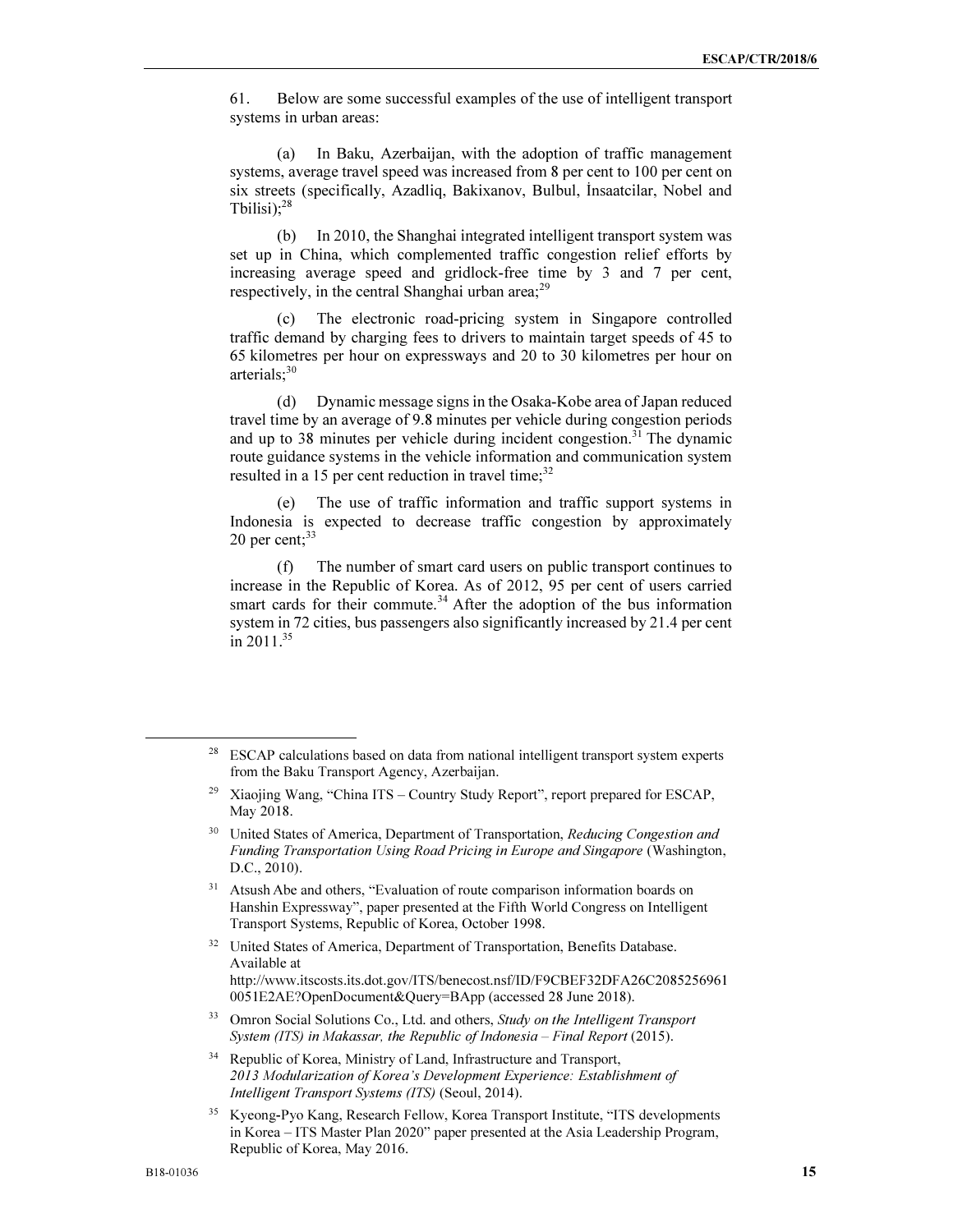62. The adoption of intelligent transport systems can positively impact the environment and society in addition to addressing urban traffic issues. Below are some examples of those impacts:

(a) A nationwide electronic toll collection system in China could reduce fuel consumption by 20 per cent on average, carbon dioxide emissions by approximately 50 per cent and carbon monoxide emissions by approximately 70 per cent. Based on the current market price, it could save approximately 150 million Chinese yuan in annual environment pollution control costs.<sup>36</sup> In the Republic of Korea, 53 per cent of highway users installed the Hi-pass system as of  $2013<sup>37</sup>$  When a single vehicle run by gasoline used the Hi-pass lane, there was a decrease of 14.8 ml of fuel consumption and 34.6 g of carbon dioxide emissions;  $38$ 

(b) Intelligent transport systems create new transport industries and job opportunities. Private car-sharing, ride-sharing and web-based taxi businesses in South-East Asia are popular across Indonesia, Malaysia, the Philippines, Singapore, Thailand and Viet Nam. As of 2015, one web-based taxi business application for smartphones in Asia had been downloaded 4.8 million times and an investment of \$100 million was planned for the next few years.<sup>39</sup>

#### C. Urban transport systems in the era of automation

63. Artificial intelligence, the Internet of things and big data analytics can be used as supporting techniques for the automation and maturation of transport systems, and some cities in the region are quickly transforming their traditional use to more automated ones. Even relatively less developed countries are striving to leapfrog the technology gap by absorbing such automation technologies. Cooperative intelligent transport systems, autonomous vehicles and smart mobility are currently the most discussed concepts by member States for future intelligent transport systems.

64. Cooperative intelligent transport systems focus more on the communication among each component of the transport ecosystem: drivers, pedestrians, vehicles and infrastructure. In cooperative intelligent transport systems, all necessary information is shared with these components, eliciting the necessary actions from drivers to avoid potential harm (for example, collisions and incidents) and to avoid anticipated congestion.

65. Some member States have plans to implement cooperative intelligent transport systems as part of their national transport strategies. For example, in China, specific studies on vehicle and road cooperation were conducted from  $2011$  to  $2014.<sup>40</sup>$  Two technical standards relating to cooperative intelligent transport systems were already released in 2014, and automobile manufacturers, Internet companies and research institutions are actively

<sup>&</sup>lt;sup>36</sup> "China ITS – Country Study Report."

<sup>&</sup>lt;sup>37</sup> Kihan Lee, "Korea smart card status and proposal", presentation made for the IC Card Research and Development Centre, Republic of Korea, April 2013.

<sup>38</sup> Republic of Korea, *2013 Modularization of Korea's Development Experience.*

<sup>39</sup> Michael Tegos, "GrabTaxi CEO reveals huge recruitment drive at new \$100M R&D center", *Tech in Asia*, 8 April 2015.

<sup>40</sup> Xiaojing Wang, Director, National ITS Center, "ITS update in China", paper presented at Intelligent Transport Systems Asia-Pacific Workshop, Bangkok, June 2016.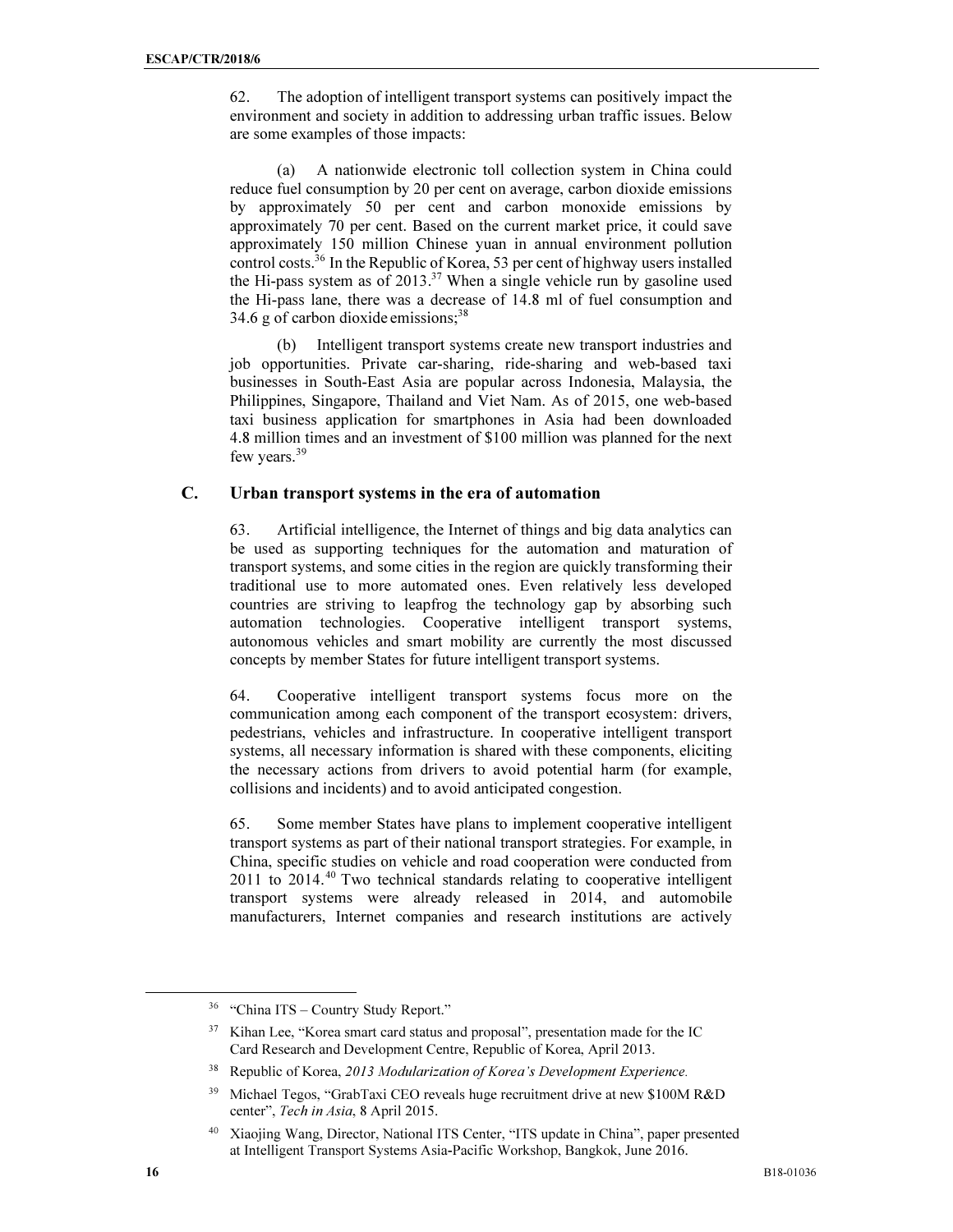collaborating to promote intelligent driving technology.<sup>41</sup> In the Republic of Korea, the first cooperative intelligent transport systems-related plan was established in  $2013<sup>42</sup>$  As of 2014, pilot projects were conducted on urban roads in Daejeon and Sejong, with 90 units of roadside communication and approximately 3,000 on-board devices installed in vehicles, with a budget of  $$15$  million.<sup>43</sup>

66. Autonomous vehicles, also called self-driving cars, automated cars or driverless cars, can travel with limited human intervention. One widely accepted definition for autonomous vehicles is: those in which operation of the vehicle occurs without direct driver input to control the steering, acceleration and braking and are designed so that the driver is not expected to constantly monitor the roadway while operating in self-driving mode.<sup>44</sup>

67. An automated driving system was discussed in Japan in 2014 as part of the Cross-ministerial Strategic Innovation Promotion Programme for developing new technologies that avoid crashes and alleviate congestion.<sup>45</sup> In Singapore, the Land Transport Authority established the first test site for selfdriving vehicle technologies and the mobility concept in 2015.<sup>46</sup>

68. The use of smart technologies has led to the smart mobility concept, which is part of smart city initiatives. Smart mobility is an approach to improve urban mobility with different actions, goals and contents enabled by advanced information and communications technology.<sup>47</sup> Compared to traditional urban mobility,<sup>48</sup> smart mobility pursues better accessibility when moving people from one location to another by various modes (for example, autonomous vehicles, electric/shared vehicles/bikes, personal rapid transit, to name just a few) in urban areas.

69. A report launched in 2017 included many examples of smart mobility in Asia.<sup>49</sup> In Singapore, new mobility options, such as personal mobility devices, folding bikes and bike-sharing services, have been embraced in the shift towards more space-efficient modes of transport. In Suwon, Republic of Korea, one community was transformed into an eco-mobility village with a car-free policy. Residents use city-provided shuttle buses, e-bikes and personal

- <sup>44</sup> Center for Advanced Automotive Technology, "Connected and automated vehicles" (accessed 25 June 2018).
- <sup>45</sup> Takumi Yamamoto, "Automated driving activities in Japan", in *Road Vehicle Automation 2*, Gereon Meyer and Sven Beiker, eds. (Cham, Switzerland, Springer, 2015).
- <sup>46</sup> Singapore, Land Transport Authority and Ministry of Transport, "Self-driving vehicles will transform Singapore's transport landscape", press release, 12 October 2015.

<sup>48</sup> Ke Fang, "'Smart mobility': is it the time to re-think urban mobility?", *Transport for Development Blog*, 29 April 2015.

Zhang Jisheng, Chief Engineer, Highway Research Institute, "Current development status and perspectives of ITS in China", paper presented at a meeting with Ministry of Transport, Beijing, 30 March 2017.

<sup>42</sup> "ITS developments in Korea – ITS Master Plan 2020."

<sup>43</sup> Republic of Korea, Ministry of Land, Infrastructure and Transport, "C-ITS pilot project planned for Daejeon and Sejong", press release, 7 August 2014.

<sup>47</sup> Clara Benevolo, Renata Dameri, and Beatrice D'Auria, "Smart mobility in smart city: action taxonomy, ICT intensity and public benefits", in *Empowering Organizations: Enabling Platforms and Artefacts*, Teresina Torre, Alessio Mario Braccini and Riccardo Spinelli, eds. (Cham, Switzerland, Springer, 2016).

<sup>49</sup> Centre for Liveable Cities and Urban Land Institute, *Urban Mobility: 10 Cities Leading the Way in Asia-Pacific* (Singapore, 2017).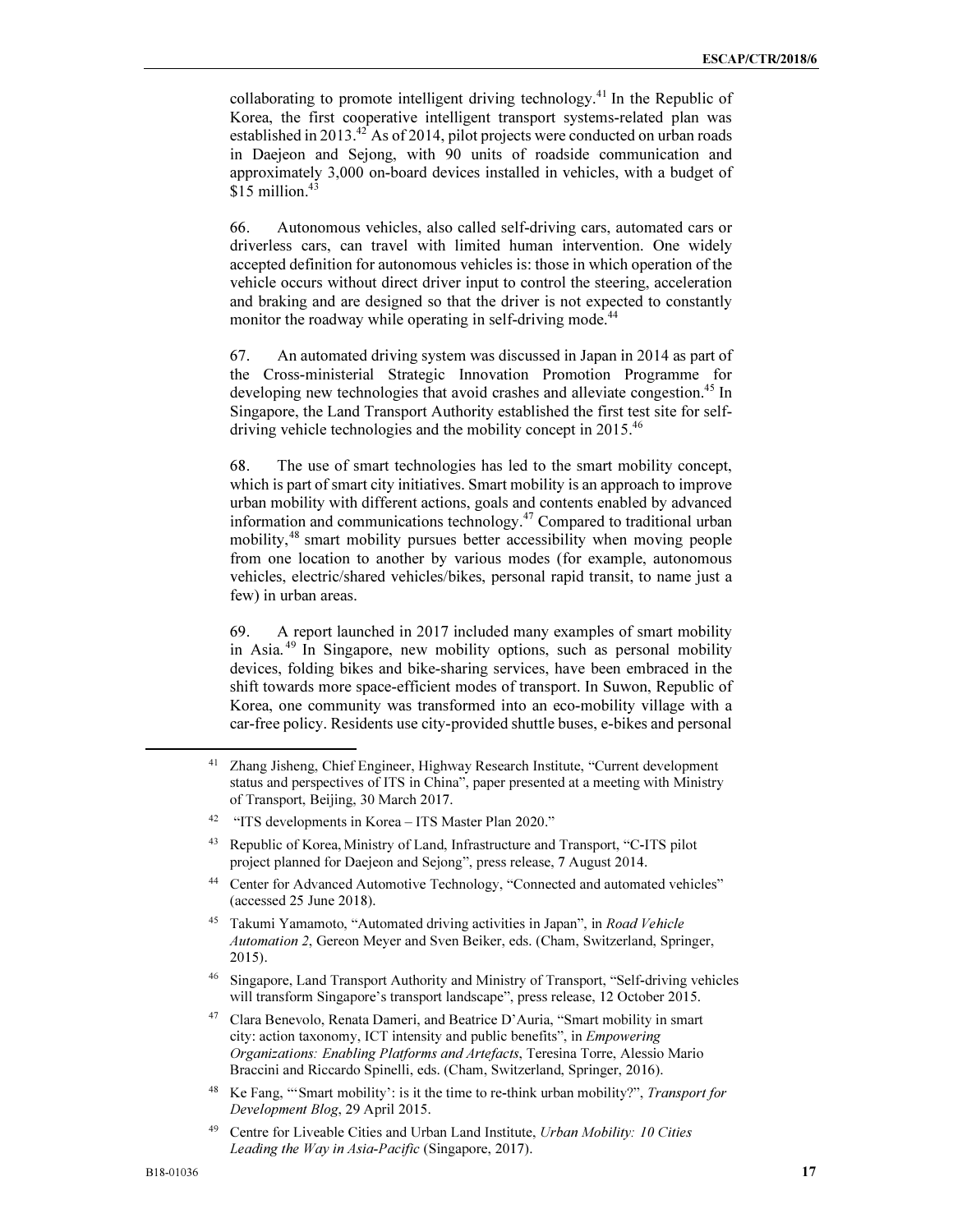mobility devices instead of using their cars. Suppliers also use electric shuttle services for deliveries from outside the car-free zone.

70. Many developing countries in Asia have initiated smart city plans and strategies with the drive towards smart mobility, including Cambodia, China, India, Indonesia, the Lao People's Democratic Republic, Malaysia, Myanmar, Nepal, the Philippines, Thailand and Viet Nam.

#### D. Challenges and deployment issues

71. The efforts to address traffic issues with intelligent transport systems in urban areas is not without its challenges and issues relating to the rapid transition caused by adopting emerging technologies. <sup>50</sup> The cycle of development of new technologies is shorter than that of the governments' supports, in part resulting in belated follow-up in terms of organization and implementation of regulations and policies.

72. Successful implementation of intelligent transport systems requires cross-sectoral and concerted organizational mechanisms encompassing the public and private sectors, as well as harmonization between different stakeholders. For example:

(a) A dynamic environment for intelligent transport system cooperation and collaboration needs to be established by appropriate governments and ministries. However, sometimes each public entity pursues the development of intelligent transport systems without consulting relevant stakeholders. This could create intractable incoherence among organizations enhancing the development of intelligent transport systems in the region;

(b) Long-term national strategies and plans based on the consensus of all stakeholders are the key backbone of effective intelligent transport system utilization. Countries should have an overarching vision, detailed goals and short-, medium- and long-term action plans. Considering that several countries in the region are in the early stages of development of intelligent transport systems, more systematic national strategies and plans are needed;

(c) Intelligent transport system coordination at the regional level from the Asia-Pacific perspective could ensure streamlined services among member States. Many intelligent transport system projects are designed and implemented locally without considering a regional perspective dedicated, inter alia, to consistent system standards and architecture. Regional standards would facilitate efficient interactions among applications and seamless services given that standards contribute to interoperability and compatibility between different systems.<sup>51</sup> Similarly, regional intelligent transport system architecture that defines the functions of the system components would reinforce the holistic approach for rolling out harmonized intelligent transport systems technologies at the regional level.

<sup>&</sup>lt;sup>50</sup> Note that the challenges and issues described in this section draw on six country reports from national intelligent transport system experts in Azerbaijan, China, the Russian Federation, Tajikistan, Turkey and Viet Nam and fact-finding missions to China, Malaysia, the Republic of Korea, Singapore and Viet Nam.

<sup>51</sup> European Committee for Electrotechnical Standardization, "The importance of standards" (accessed 25 July 2018).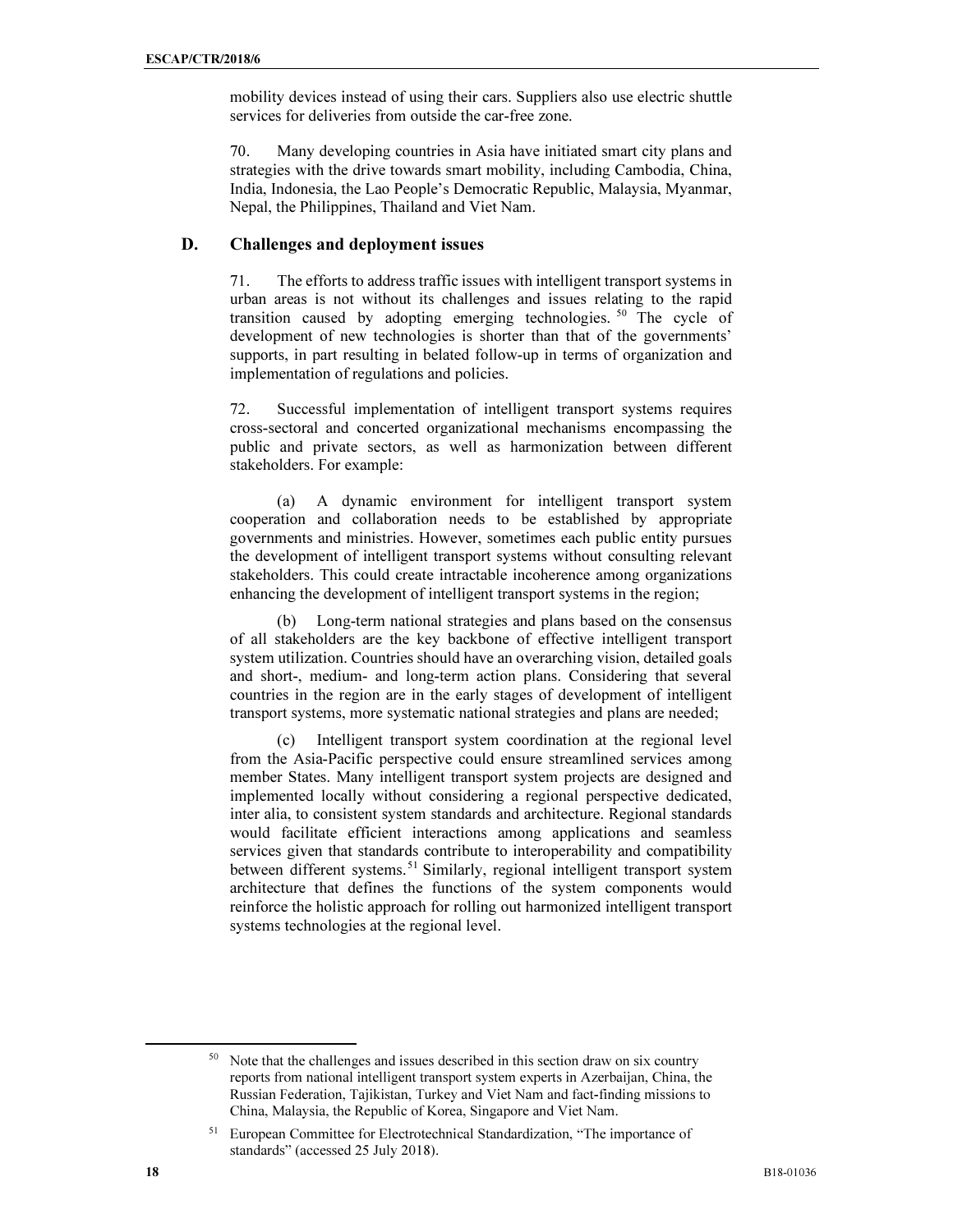73. A solid regulatory foundation is a prerequisite to broadly govern the plans, implementation, operations and management of intelligent transport system services with corresponding standards and requirements. Effective policymaking, secure investment and consistency of technology development can be further materialized by detailed regulations. For example:

(a) Only a few member States in the region have established regulations directly relating to intelligent transport systems. However, the terms and descriptions used in such regulations do not necessarily meet the specific system requirements. Updates of existing regulations to accommodate intelligent transport systems are necessary to support faster and more concerted development;

(b) In line with the issues of organizational mechanisms, regulations require various entities' involvement, including not only transport-related agencies but also technology-related agencies. This occasionally leads to disharmonized regulations which could hinder coordinated deployments, installation of compatible systems, justified prioritization of intelligent transport system services, and planned allocation of funds for technology projects;

(c) The latest enhancements in intelligent transport system technologies entail drastic changes to urban transport systems. One recent revolution, as emphasized above, is the new generation of autonomous vehicles. Current regulations do not adequately address emerging autonomous vehicle technologies because of the diversity of autonomous vehicle systems. Considering the large scale of autonomous vehicle penetration in the near future, specific regulatory issues relating to autonomous vehicles need to be understood and discussed among policymakers in the region, including, for example, ways to accommodate autonomous vehicles and traditional vehicles and the aspects to be regulated for autonomous vehicle runs.

74. Many member States have actively pursued intelligent transport system projects which require substantial support for implementation to reach successful outcomes. Some examples are given below:

(a) One common misconception prevalent among policymakers in Asian countries is that the system needs high capital and operational investments, which only developed countries can afford. As proved in North America and Europe,<sup>52</sup> it is, however, a relatively cost-effective solution to readily tackle urban traffic issues. More favourable policies for its implementation are necessary;

(b) Many developing countries set traditional infrastructure investments (for example, road capacity expansion) as a high priority in addressing urban traffic issues. In comparison, intelligent transport systems are occasionally deprived of priority for government funding. Notably, in some cases, the implementation of approved technology projects is hindered by unstable financial situations. To supplement the public financial shortage and implement them systematically, assessments of various types of innovative financial supports and partnerships, including private financing, need to be encouraged;

(c) A centralized intelligent transport system centre is a building block to exchange integrated traffic information and data in real time. Intelligent transport system services at the national scale will be effectively attained by this centralized system. However, many member States are facing

<sup>52</sup> Western Michigan University, *Costs and Benefits of MDOT Intelligent Transportation System Deployments* (Kalamazoo, Michigan, 2015).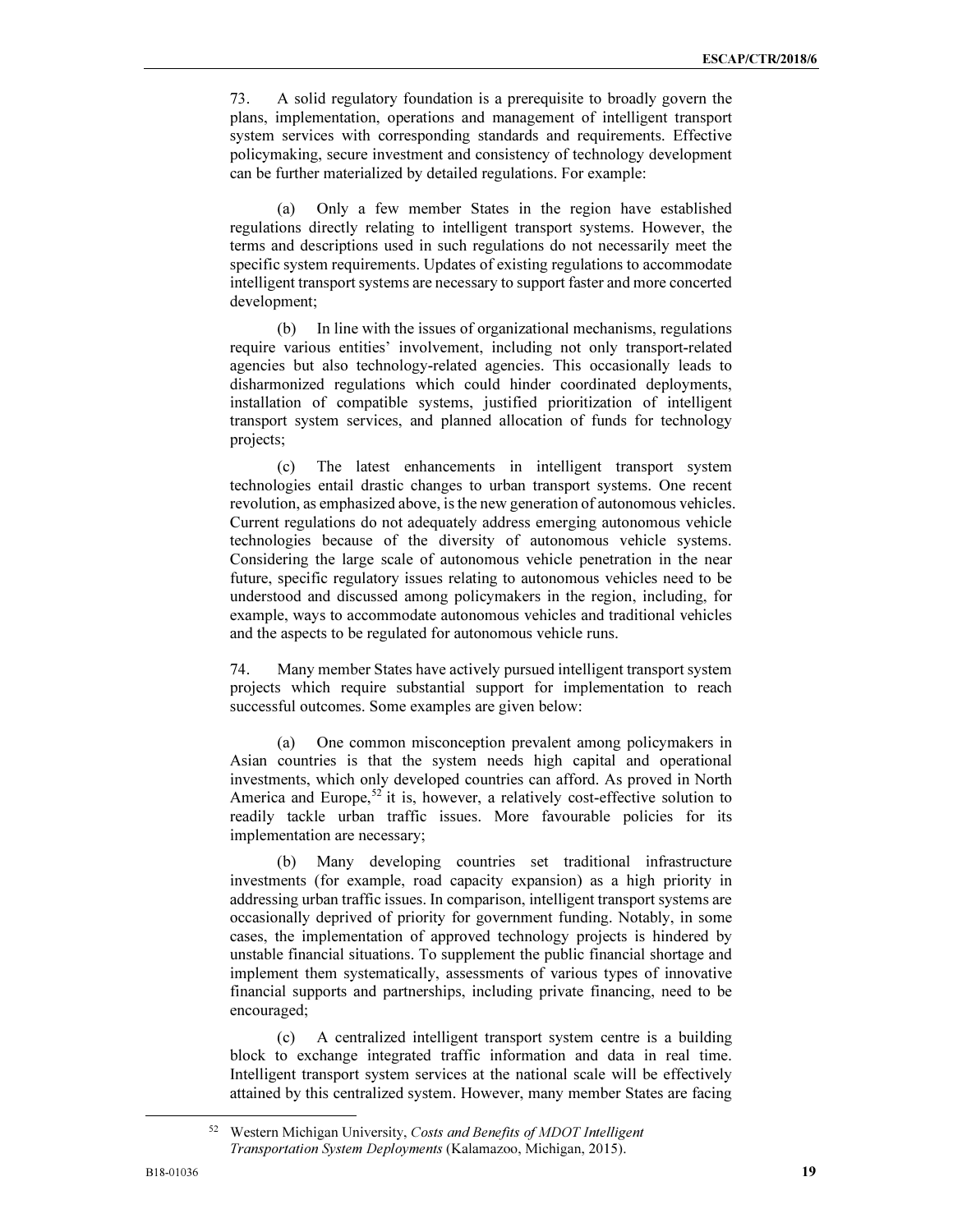difficulties in implementing such centralized centres and cooperating and communicating with local centres. Policies to support this centralization are necessary to prevent fragmented and uncoordinated services;

(d) Effective and efficient ongoing operations and maintenance are one major component of intelligent transport system facilities in achieving policy goals. While sufficient numbers of trained professionals and skilled workers are required to maintain a good working condition of facilities, the pool of such experts is limited in some countries of the region.

### E. The Commission's activities

75. The secretariat published a study entitled Policy Framework for the Use and Deployment of Intelligent Transport Systems in Asia and the Pacific in 2017. This study reviewed selected applications, observed benefits, and possible policy recommendations to be considered for intelligent transport system enhancements in the region. The secretariat also published the Review of Developments in Transport in Asia and the Pacific 2017, which provided qualitative comparative analysis by intelligent transport system in one of the chapters.

76. The secretariat is implementing a two-year intelligent transport system project funded by the Korea-ESCAP Cooperation Fund and is planning to organize an expert group meeting and a regional meeting in 2019 to discuss guidelines for regulatory issues for its application.

77. To foster intelligent transport system-related research and knowledgesharing, the theme of the Transport and Communications Bulletin for Asia and the Pacific, No. 88, in December 2018, will be intelligent transport systems.

# V. Issues for consideration by the Committee at its fifth session

78. The Committee is invited to consider the issues contained in the present document and to encourage members and associated members to share views, national experiences and practices with respect to improving urban transport systems and services, including the utilization of intelligent transport system technologies. In particular, the Committee may wish to take the following actions:

 (a) To consider endorsing the sustainable urban transport index as a tool to measure sustainability of urban transport systems and services in cities and to track improvements over time and progress towards the achievement of Sustainable Development Goal target 11.2;

To encourage members and associate members to use the index in major, secondary and emerging cities of the region;

 (c) To encourage member States, cities and related stakeholders to collaborate and work in partnership with the secretariat for wider application of the index and utilize the results to initiate evidence-based policies and measures to improve urban public transport systems and services;

 (d) To acknowledge the potential advantages, challenges and issues regarding the development of intelligent transport system and to encourage the use of intelligent transport systems in order to improve the safety, mobility and efficiency of urban transport systems;